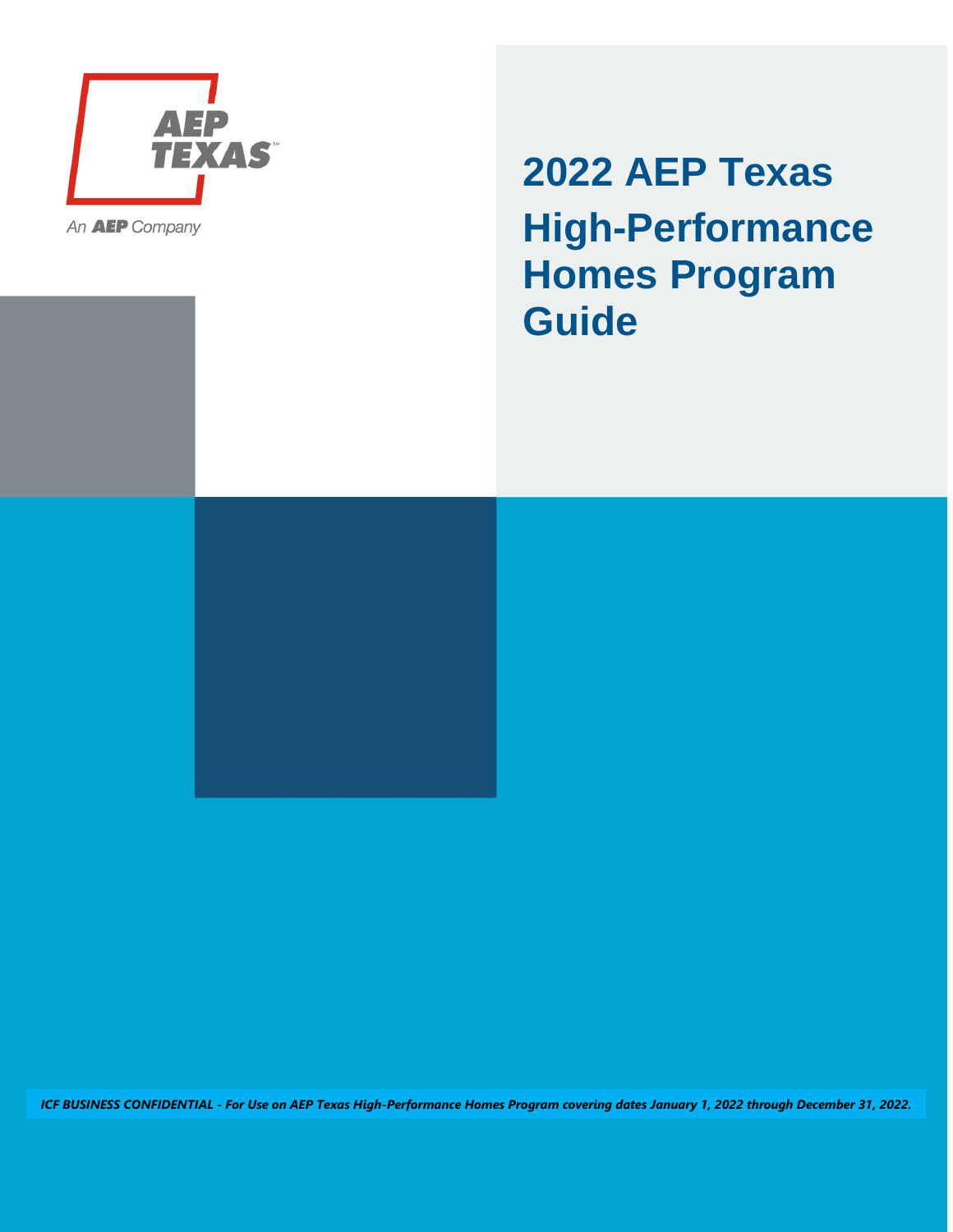

#### **Welcome**

Welcome to the 2022 AEP Texas High-Performance Homes Program. As a High-Performance homebuilder, you are part of an elite group that is setting the standard for energy-efficient construction in South Texas.

This booklet is designed to provide you with the information you will need throughout your participation in the AEP Texas High-Performance Homes Program. Should you run into any problems or have additional questions, we are here to help you!

AEP Texas has contracted with ICF to implement the High-Performance Homes Program for 2022. ICF is the nation's leading provider of residential new construction programs. ICF is widely recognized for developing and implementing innovative program designs for utilities throughout Texas and the nation. ICF's dedicated program team will work closely with AEP Texas staff to support builders, raters and other market actors achieve success in the AEP Texas High-Performance Homes Program.

Thank you for your participation. We all look forward to working with you to advance home construction and promote energy efficiency in South Texas.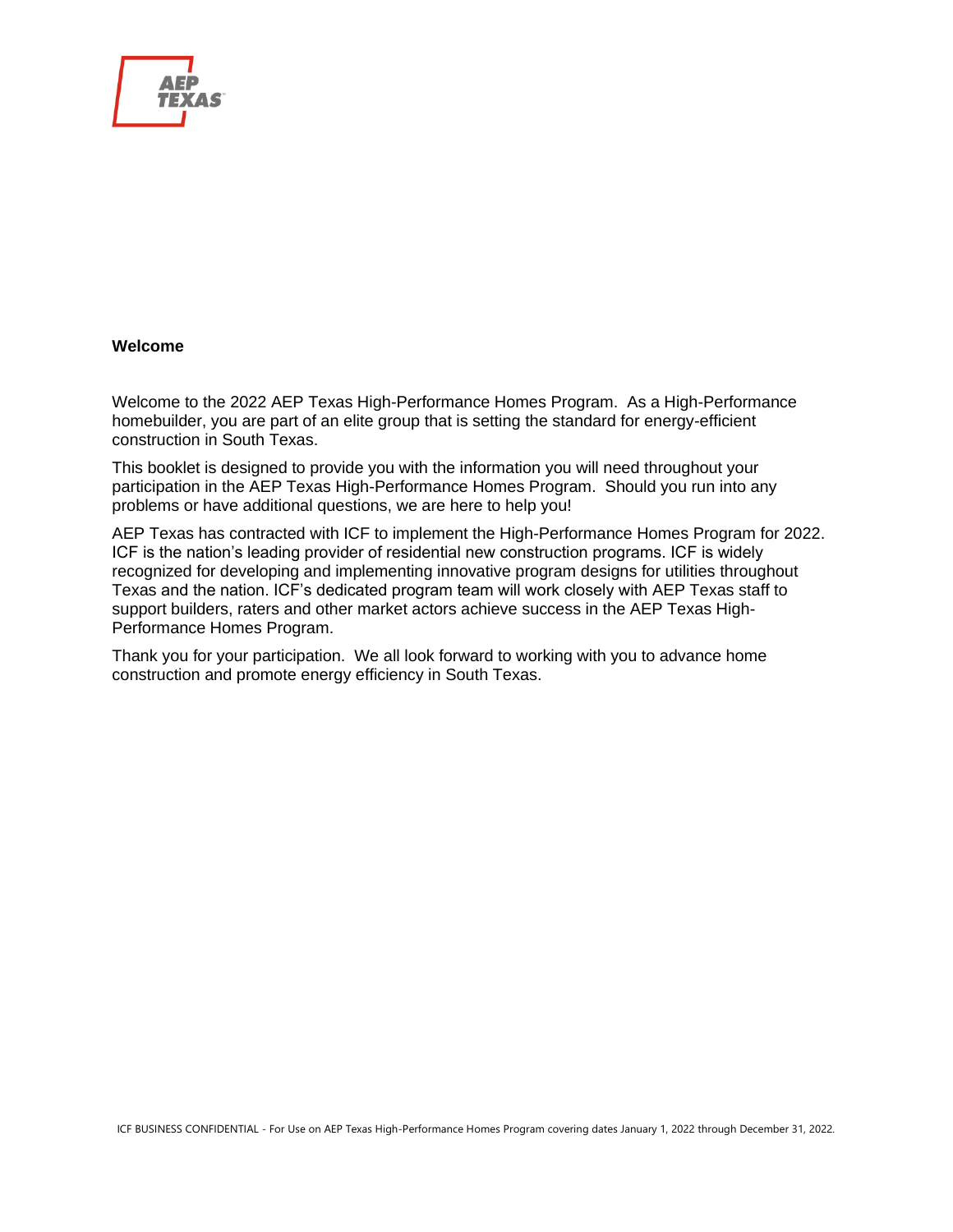# **TABLE OF CONTENTS**

| А. |  |
|----|--|
| В. |  |

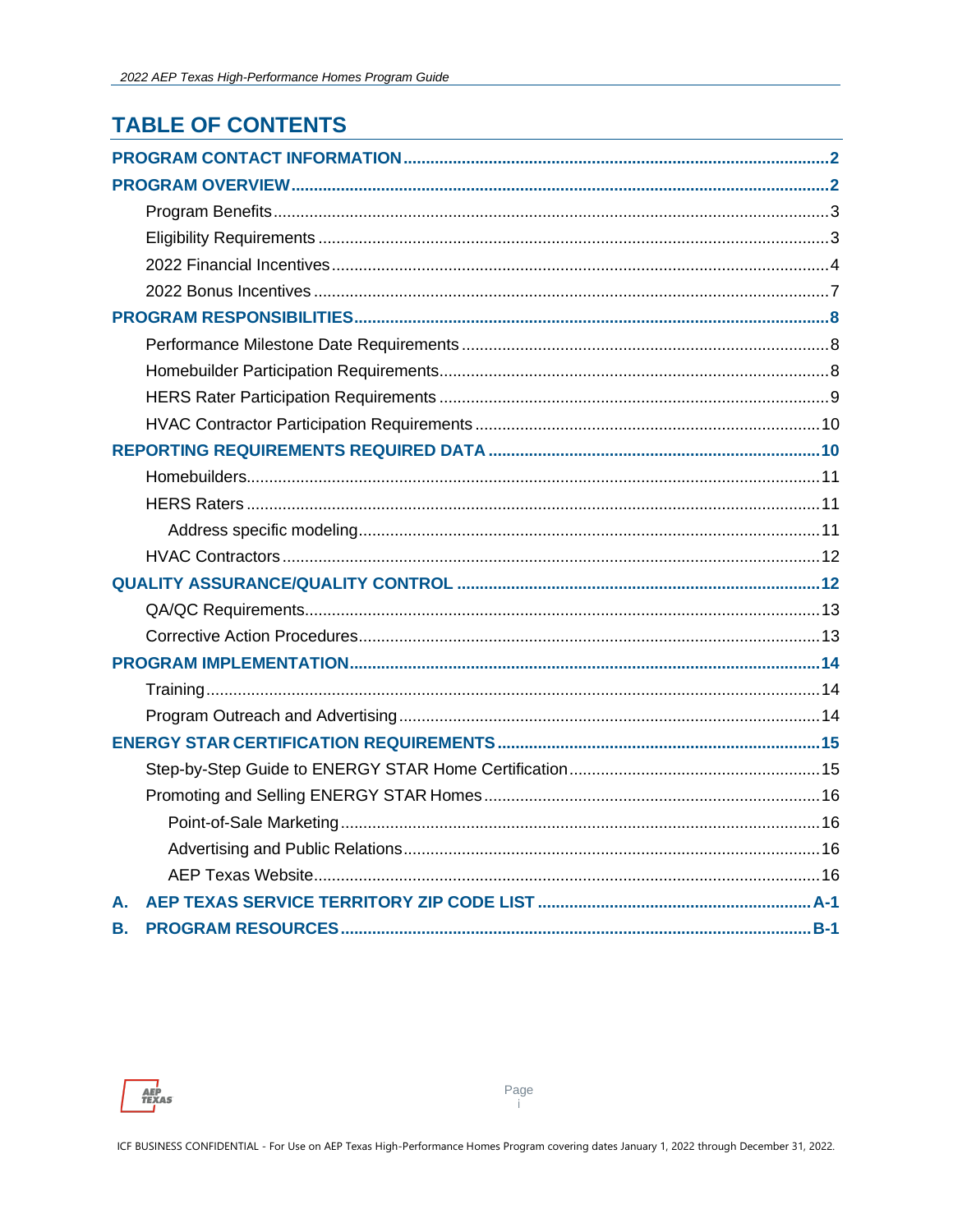# <span id="page-3-0"></span>**PROGRAM CONTACT INFORMATION**

AEP Texas in the state of the state of the state of the state of the state of the state of the state of the state of the state of the state of the state of the state of the state of the state of the state of the state of t P.O. Box 2121 San Antonio, TX Corpus Christi, TX 78403 Email: [steven.ellison@icf.com](mailto:steven.ellison@icf.com) Email: [maproske@aep.com](mailto:maproske@aep.com) Office: (817) 313-4094 Office (361) 881-5490

# **Melissa Proske, Program Manager Steven Ellison, Program Director**

# ICF ICF Corpus Christi, TX **Houston, TX** Houston, TX Email[:garrett.dorseyiii@icf.com](mailto:garrett.dorseyiii@icf.com) Email: [Christine.Couch@icf.com](mailto:Christine.Couch@icf.com) Office: (361) 688-2211 Office: (713) 445-2012

# <span id="page-3-1"></span>**Garrett Dorsey III, Account Manager Christine Couch, Account Manager**

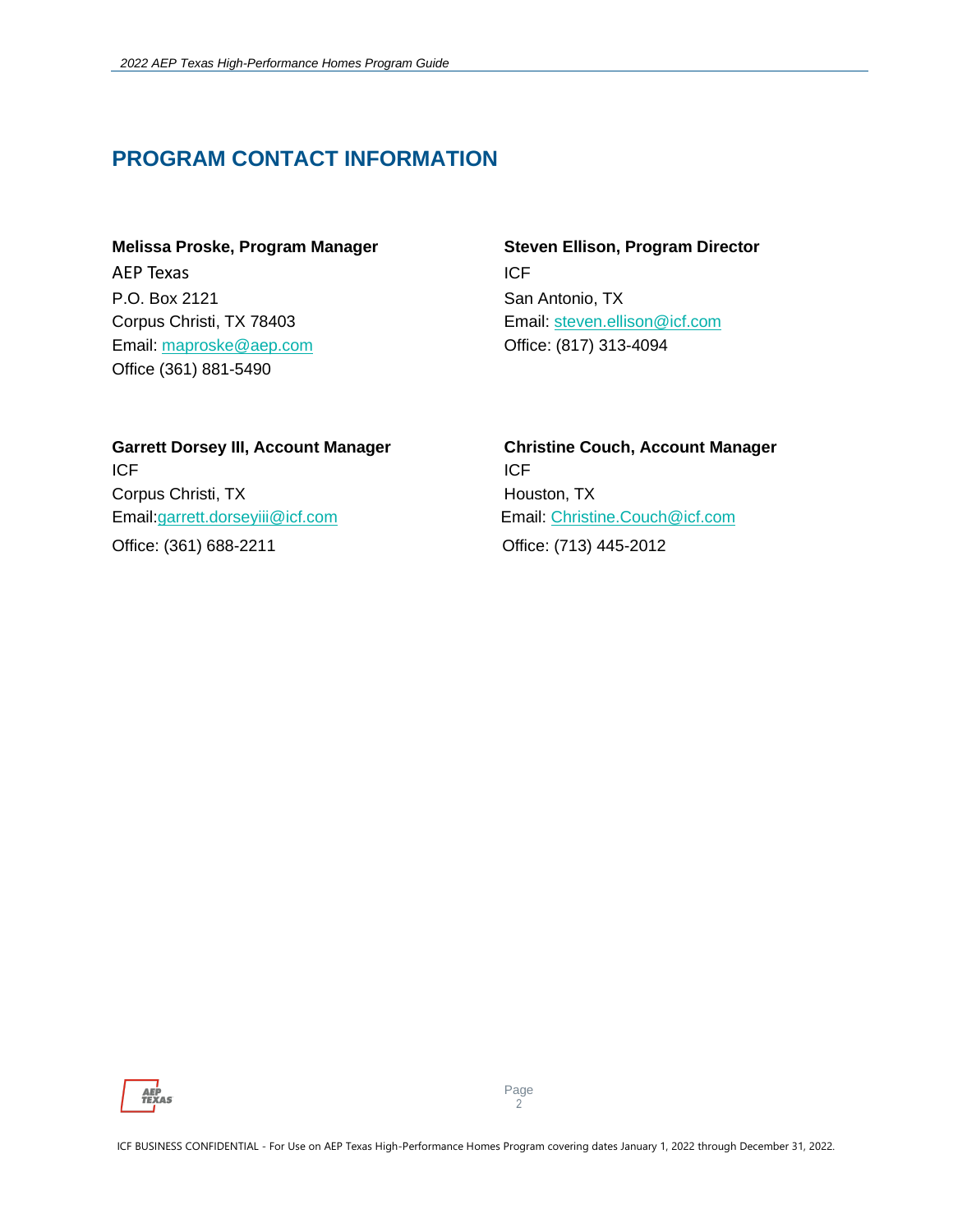# **PROGRAM OVERVIEW**

The AEP Texas High-Performance Homes Program (the Program) promotes the construction and certification of new ENERGY STAR® certified and high-performance qualified homes. This voluntary program provides financial incentives and other types of assistance to production and custom homebuilders who commit to construct homes within the AEP Texas service territory that meet highperformance specifications. The goal of the Program is to create a sustainable market that leads to:

- A continuous supply of high-performance and ENERGY STAR certified homes.
- Increased consumer demand and perceived value of high-performance and ENERGY STAR certified homes.
- Increased improvements in home energy performance.

To achieve this goal, AEP Texas is committed to increasing consumer awareness of highperformance and ENERGY STAR certified homes and the homebuilders who construct them. AEP Texas is also committed to working in partnership with key market actors who can contribute to the creation of a sustainable market of energy-efficient homes.

#### <span id="page-4-0"></span>**Program Benefits**

Today's homebuyers are increasingly concerned about rising energy costs. Although any homebuilder can claim to build an energy-efficient home, the AEP Texas High-Performance Homes Program provides you with significant third-party credibility. As a participant in the AEP Texas High-Performance Homes Program, certain benefits and services are available to you.

#### <span id="page-4-1"></span>**Eligibility Requirements**

Homes must meet several eligibility requirements to qualify for incentives in the AEP Texas High-Performance Homes Program:

- 1. A home must be within an AEP Texas service territory and served by AEP Texas as evidenced by town, zip code and ultimately a permanent meter number or ESI ID number associated with the home<sup>1</sup>.
- 2. The home has not received incentives from any other AEP Texas energy efficiency program as evidenced by the permanent meter number or ESI ID number submitted through the Program's online system.
- 3. A home's construction must be completed, and a permanent meter requested from AEP Texas between October 1, 2021 and November 18, 2022 (as determined by the AEP Texas permanent meter set date).
- 4. The final HERS Rating for the home must be performed and dated between October 1, 2021 and November 18, 2022.

AEP Texas will pay incentives once validation occurs that each of the above conditions are met, the required data is submitted through the online system and proper documentation is submitted.

<sup>1</sup> Homebuilders are responsible for verifying their electric service provider prior to submitting documentation to request incentives. A permanent meter number must be submitted for each home and will be verified by AEP Texas.



ICF BUSINESS CONFIDENTIAL - For Use on AEP Texas High-Performance Homes Program covering dates January 1, 2022 through December 31, 2022.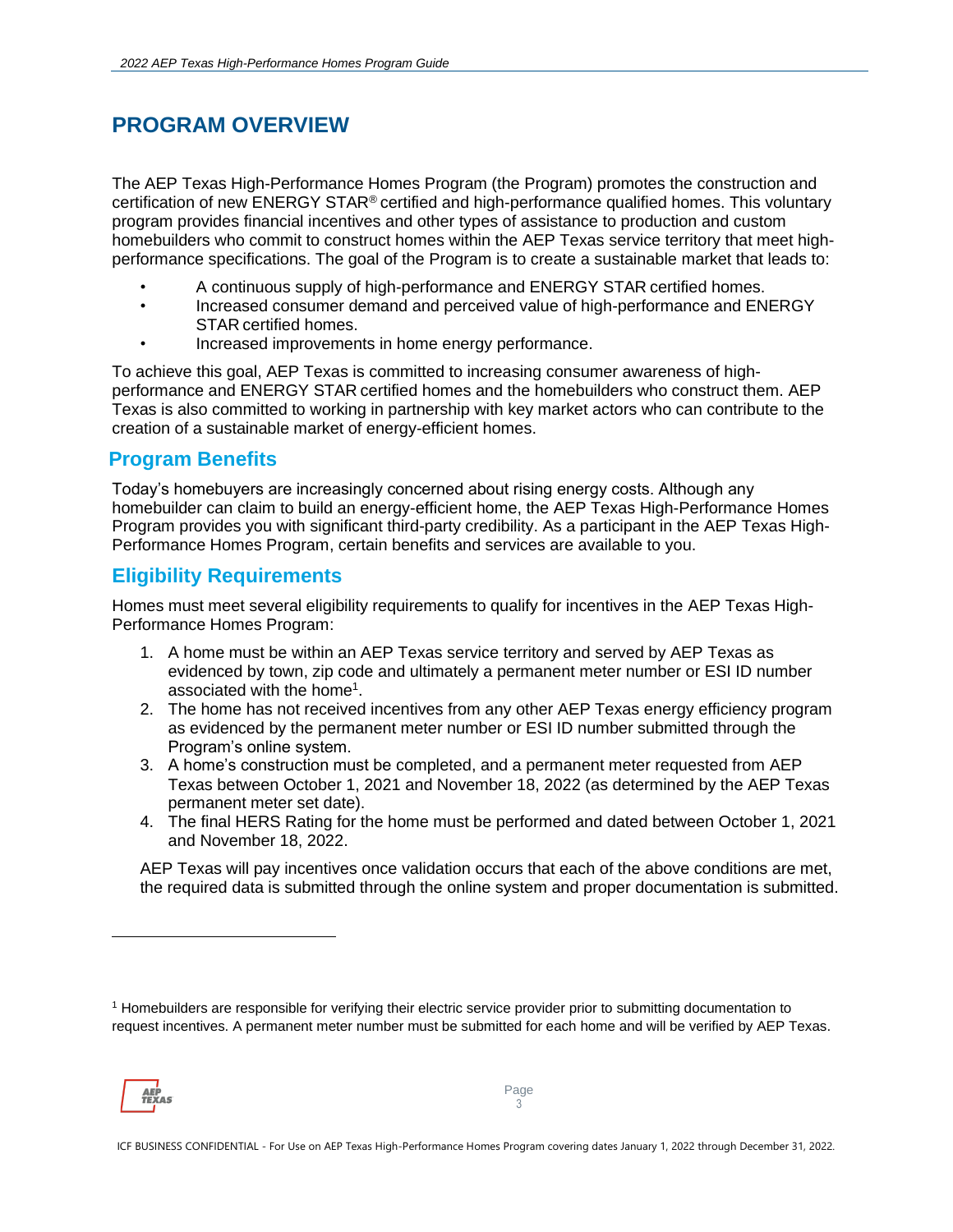#### <span id="page-5-0"></span>**2022 Financial Incentives**

AEP Texas will offer incentives to reward homebuilders who deliver homes that meet current program guidelines. The number of incentives awarded to each homebuilder is determined through a competitive bid and scoring process.

The incentive structure is designed to measure kWh savings achieved above the minimum Texas Baseline Reference Home (TBRH). To be eligible for participation, a home must achieve at least a five percent (5%) savings over the 2021 TBRH. Incentives are then paid based on Table 1:

| <b>Mandatory Program Requirements</b>                  | Tier 1                       | Tier 2                                  | Tier 3                                  |
|--------------------------------------------------------|------------------------------|-----------------------------------------|-----------------------------------------|
| Climate Zone                                           | CZ <sub>2</sub>              | CZ <sub>2</sub>                         | CZ <sub>2</sub>                         |
| Minimum Cooling SEER Value                             | 16                           | 16                                      | 16                                      |
| Grade 1 Wall Insulation                                | Yes                          | Yes                                     | Yes                                     |
| Grade 1 Ceiling insulation                             | $\geq R-38$                  | $\geq$ R-42                             | $\geq$ R-42                             |
| <b>Electric Water Heat Efficiency</b>                  |                              |                                         | 0.95                                    |
| Heat Pump HSPF                                         |                              |                                         | 9.5                                     |
| <b>Elective Requirements</b>                           | Must meet 3 of 6<br>(Tier 1) | <b>Must meet 4</b><br>out of 6 (Tier 2) | <b>Must meet 4</b><br>out of 6 (Tier 3) |
| Duct Leakage CFM/100 sq. ft.                           | $\leq 4$                     | $\leq 3.5$                              | $\leq 3.5$                              |
| Infiltration ACH50                                     | $\leq 4.5$                   | $\leq 4$                                | $\leq 4$                                |
| Average Window SHGC                                    | $≤ .24$                      | $≤ .22$                                 | $≤ .22$                                 |
| Average Rated Wall + Sheathing R Value                 | $\geq$ R-15                  | $\geq$ R-15                             | $\geq$ R-15                             |
| High Efficiency Lighting %                             | $\geq 90\%$                  | $\geq 95\%$                             | $\geq 95\%$                             |
| <b>Radiant Barrier</b>                                 | Yes                          | Yes                                     | Yes                                     |
| <b>Incentive Amount</b>                                | \$250.00                     | \$350.00                                | \$550.00                                |
| <b>Additional Bonus Incentives</b>                     |                              |                                         |                                         |
| Heat Pump Water Heater (per home)                      | \$300                        | \$300                                   | \$300                                   |
| EV Charger - Level 2 (per home)                        | \$100                        | \$100                                   | \$100                                   |
| Heat Pump Installation Bonus (9.0 HSPF min) (per home) | \$200                        | \$200                                   | \$200                                   |
| <b>ENERGY STAR Smart Thermostat (per home)</b>         | \$25                         | \$25                                    | \$25                                    |
| Foam Encapsulated Attic (≥R-21)                        | \$50                         | \$50                                    | \$50                                    |
| Affordable/Low Income Housing (per home)               | \$100                        | \$100                                   | \$100                                   |
| Right-Sized HVAC (per system)                          | \$25                         | \$25                                    | \$25                                    |

#### Table 1. 2022 Incentive Structure

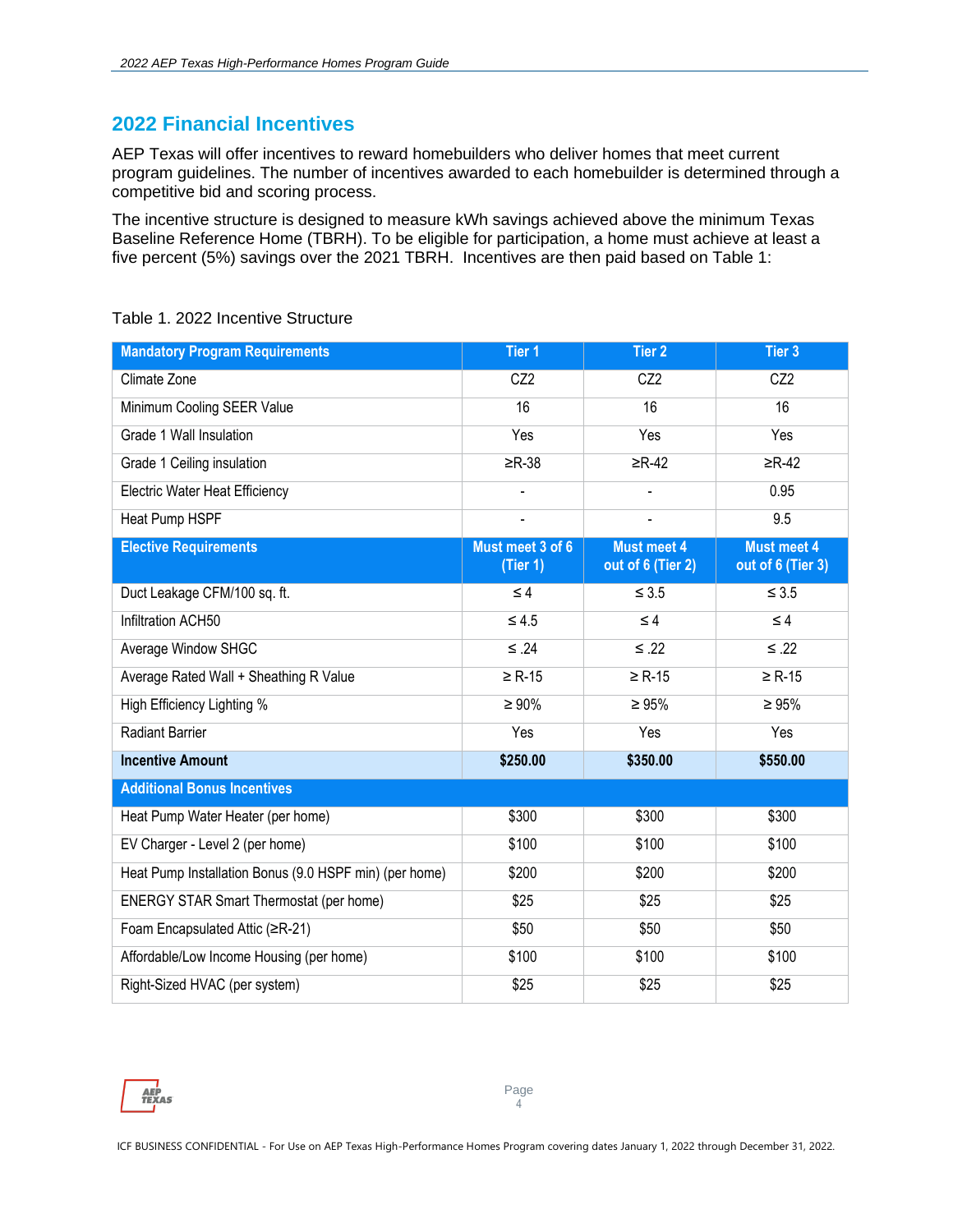**Tier 1**, a home must meet the mandatory measures: 16 SEER AC and Grade 1 wall and R-38 ceiling insulation installation and must meet 3 out of 6 of the additional elective options.

**Tier 2**, homes must include 16 SEER AC systems and have the same mandatory Grade 1 wall and R-42 ceiling insulation installation requirements and features a 4 out of 6 additional elective requirements.

**Tier 3**, homes must include 16 SEER - 9.5 HSPF HP AC systems and have the same mandatory Grade 1 wall and R-42 ceiling insulation installation requirements and features a 4 out of 6 additional elective requirements.

An optional method to comply with Tier 1, 2 & 3 is also proposed by installing "Foam Encapsulation" Attic. Effectively, by virtue of the properties of foam encapsulation, most elective measures from Tiers 1, 2 & 3 are met with exceedingly high performance: duct leakage is virtually eliminated, infiltration rates far exceed traditional buildings.

Compliance verification for each individual tier-related measure requirements will be done using data extracted from the **Confirmed** Ekotrope file supplied with the incentive request. Tier-related measure specific notes:

- Required Cooling SEER Value: will be determined by the highest SEER installed of the cooling systems. SEER can be determined with either a matched condenser-coil (RCU-A-C), or a matched condenser-coil-blower (RCU-A-CB) type AHRI certificate, or equivalent. Corresponding Ekotrope energy model must match the AHRI SEER value.
- Grade 1 Wall Insulation and Grade 1 Ceiling insulation: all assemblies must be Grade 1 and defined as such in the energy model.
- Total Duct Leakage: the sum of all installed duct systems' tested CFM25 value, divided by one-one hundredth of the conditioned floor area. Only the units "CFM @ 25 Pascals" can be accepted.
- Infiltration ACH50: within Ekotrope, Heating and Cooling Season Infiltration Value must both be recorded in the energy model and only the units "CFM  $\omega$  50 Pascals" or "ACH  $\omega$  50 Pascals" can be accepted. Raters must follow the RESNET 380 Standard to test homes for envelope leakage, duct leakage, mechanical ventilation, and duct system air flows.
- Average Window SHGC: Glazing must be NFRC tested and RESNET on-site inspection protocol should be followed to confirm the measure. At least 50% of all glazing modeled within the energy model must exceed the SHGC measure criteria.
- Average Rated Wall + Sheathing R Value: will be determined by adding the area-weighted average R-Value of all "Frame Cavity Insulation R-Value" plus the highest R-value that continuously sheaths a minimum of 60% of all walls modeled in the energy model.
- High Efficiency Lighting %: interior lighting percentage must be greater than or equal to 90%. This is the ratio of total Qualified Interior Lights Fixtures over total Qualified Interior Light Locations.
	- $\circ$  Light Fixture A complete lighting unit consisting of a lamp or lamps, and ballasting (when applicable) together with the parts designed to distribute the light, position and protect the lamps, and connect the lamps to the power supply. For built-in valence lighting, strings of low-voltage halogens, and track lights, each individual bulb shall count as a fixture.

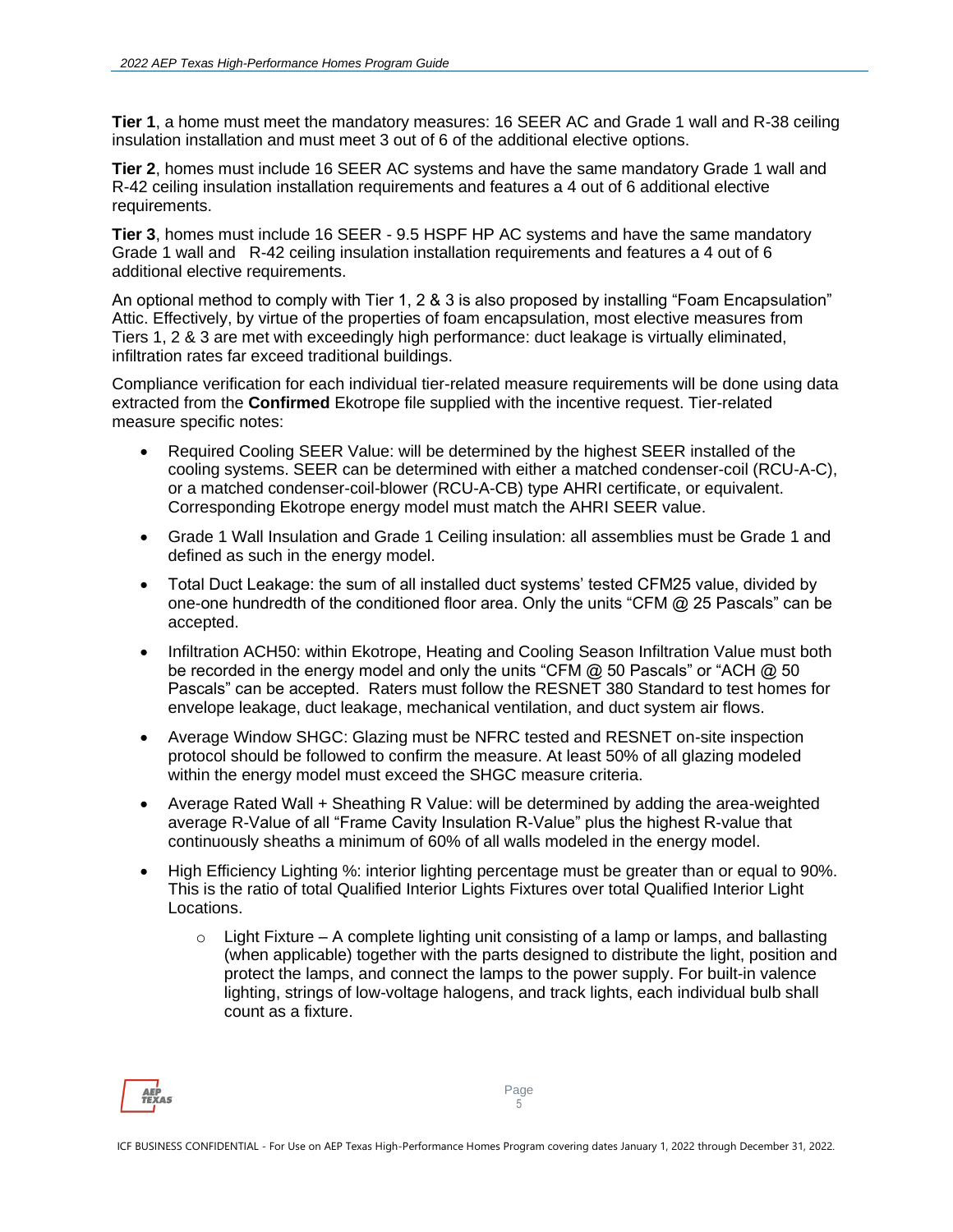- $\circ$  Qualifying Light Fixture A light fixture located in a Qualified Light Fixture location and comprised of any of the following components: a) fluorescent hard-wired (i.e. pin-based) lamps with ballast; b) screw-in compact fluorescent bulb(s); or c) light fixture controlled by a photocell and motion sensor.
	- As it applies to the definition of Qualifying Light Fixture, LED lights with a luminous efficacy equaling or exceeding 50 lumens/watt shall be considered equivalent to CFLs.
- $\circ$  Qualifying Light Fixture Locations For the purposes of rating, those light fixtures located in kitchens, dining rooms, living rooms, family rooms/dens, bathrooms, hallways, stairways, entrances, bedrooms, garage, utility rooms, home offices, and all outdoor fixtures mounted on a building or pole. This excludes plug-in lamps, closets, unfinished basements, and landscape lighting.
- Tier 1 3 Innovation Option ENERGY STAR v3.1, must be demonstrated within the energy model, completing all checklist, and perdentialed AC contractor.
- Tier 1 3 Innovation Option Foam Encapsulation Attic, to receive credit for this Innovation Option, the following conditions must be met:
	- No ceiling types can be modeled as "Between Interior and: Unconditioned Attic"
	- o All ducts must be located and modeled within Conditioned Space

Additional details on program incentives are listed below.

- Incentive Payments are subject to the submission of required documentation, cooperation with random QA/QC (Quality Assurance/Quality Control) verification inspections, and a completed database entry for Program review. Required documentation includes:
	- o Completed database entries for each home/unit address.
	- o Uploaded address-specific Ekotrope file.
	- $\circ$  Uploaded Fuel Summary Report generated using the Program supplied 2022 Texas Baseline Reference Home as the User Defined Reference Home for each home/unit.
- Applicable to all homes:
	- $\circ$  All homes must meet the minimum energy code applicable to where it is constructed in addition to the Program requirements.
	- $\circ$  All homes must achieve a minimum energy savings of five percent (5%) kWh savings over the 2022 Texas Baseline Reference Home.
	- o All homes must complete the "Fully-Aligned Air Barriers" and "Air Sealing" sections of the most current revision of the ENERGY STAR Thermal Enclosure System Rater Checklist.
	- o All homes must perform **both** Blower Door Infiltration testing and Total Duct Leakage duct testing. It is recommended all homes perform Leakage to the Outside (LTO) testing.
	- $\circ$  All evaporators and condensing units shall be properly matched as demonstrated by an AHRI certificate.

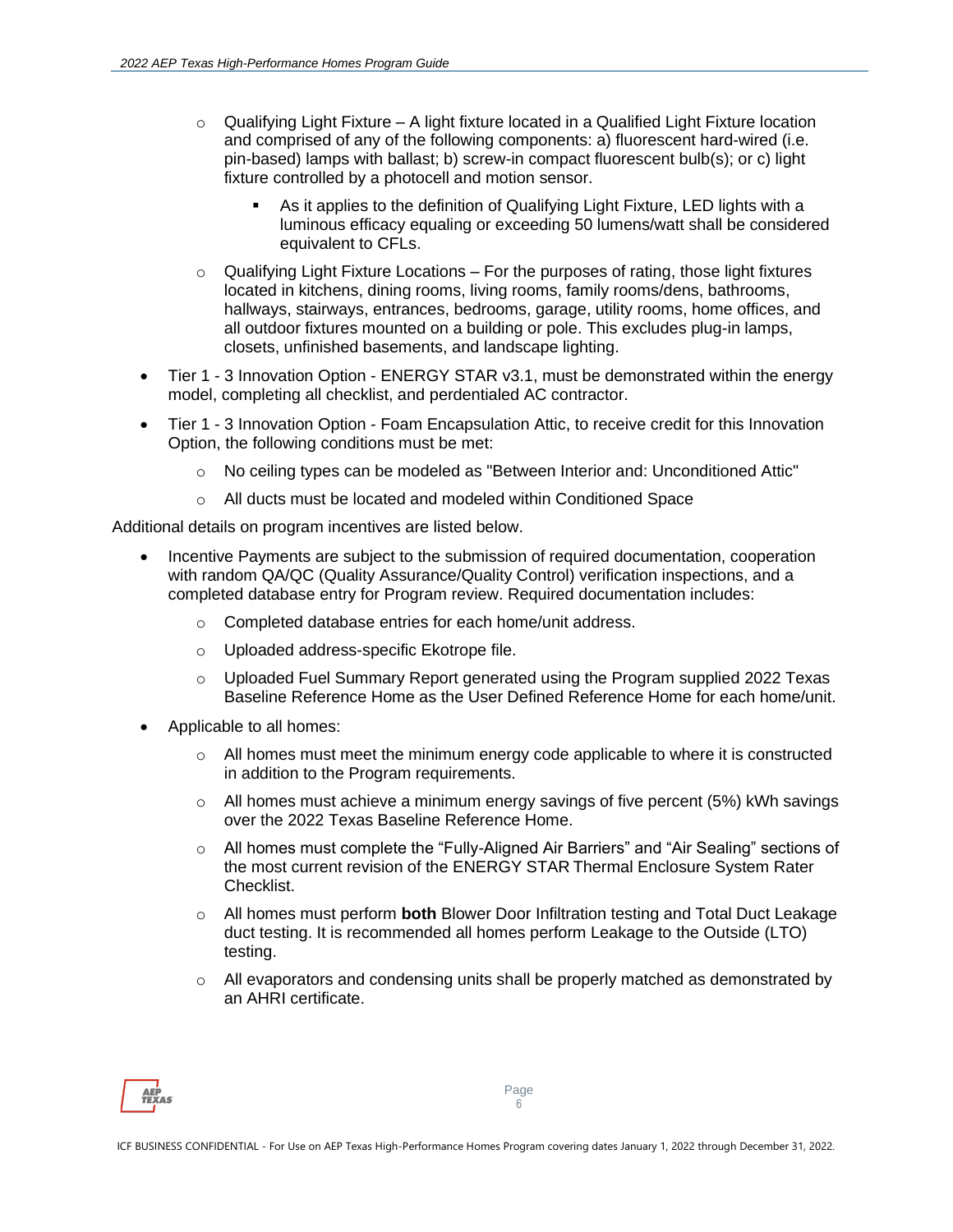- $\circ$  Homes must be submitted for an incentive payment within sixty (60) days of the final certification. Homes submitted to the Program over sixty (60) days beyond the Certification date may not receive payment.
	- Homes returned for corrections have thirty (30) days to be resubmitted for payment from the date of return.
- Applicable to ENERGY STAR certified homes:
	- o ENERGY STAR homes must successfully complete the applicable revision of the ENERGY STAR requirements, including:
		- Rater Design Review Checklist and Rater Field Checklist
		- HVAC Design Report
		- **HVAC Commissioning Checklist**
		- **Water Management System Builder Requirements**
- Upon request, a copy of the completed and signed inspection forms and checklists shall be made available to program staff within three (3) business days.
- Multi-family incentives are paid at fifty percent (50%) of single-family incentive structure. Multi-family are defined as attached residential units with greater than two units per building and three stories or less. All units must be individually metered. Customized incentive packages may be required dependent on project size and other factors.

#### <span id="page-8-0"></span>**2022 Bonus Incentives**

- **.** The Program will be **incentivizing builders who switch** from electric resistance furnaces to heat pumps or who increase the SEER level of their existing heat pumps.
- Additional incentives are available for installing an **ENERGY STAR Smart Thermostat** as listed on the [www.energystar.gov](http://www.energystar.gov/) website.
- **Right-sizing incentives** are also available for homes under the whole house path that have submitted an ACCA approved Manual J. Systems installed will be required to be sized according to *ANSI/ACCA 3 Manual S – 2014* sizing standards noted in *Table N2-1, Sizing Limits for Cooling Equipment Only*. All submittals must be reviewed and approved to have met all requirements before incentives are awarded.
- These incentives will be allocated to each builder during the application process.

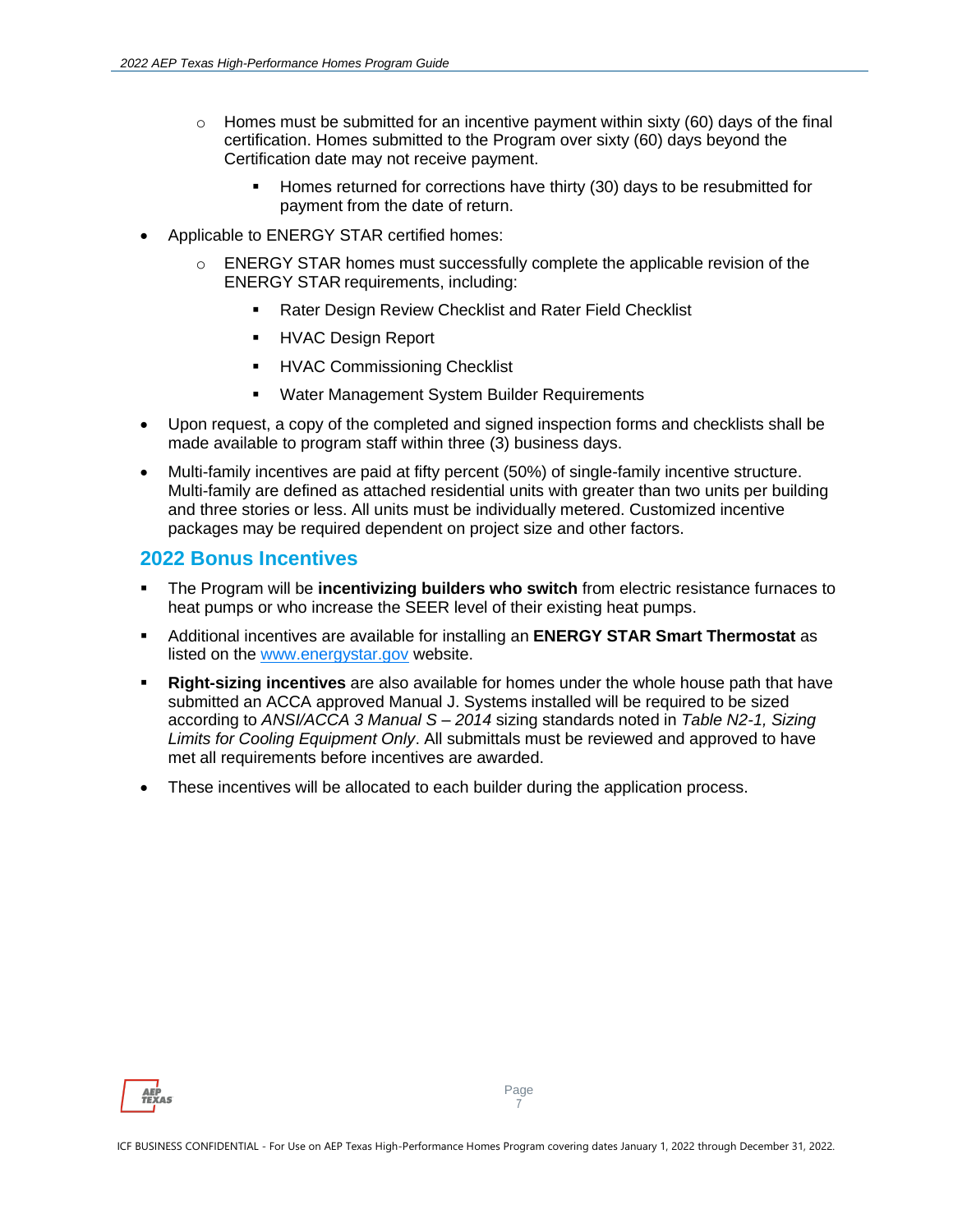# <span id="page-9-0"></span>**PROGRAM RESPONSIBILITIES**

Each market actor will have their own set of responsibilities to participate in the Program to make sure reporting and documentation requirements are met. The Program expects homebuilders, raters, and HVAC contractors to work collaboratively with one another and ICF to address any challenges experienced during your participation.

#### <span id="page-9-1"></span>**Performance Milestone Date Requirements**

To qualify for Incentive Payments, homebuilder must meet the following Performance Milestone Date Requirements seen in Table 2:

#### **Table 2. Milestone Dates**

| <b>Date</b>              | <b>Performance Milestone Date Requirements</b>                                                                                                                                           |
|--------------------------|------------------------------------------------------------------------------------------------------------------------------------------------------------------------------------------|
| April 8, 2022            | At least 20% of total committed homes must be entered on the Program's online<br>system; Homebuilder must have selected at least one preferred HERS Rater on the<br>online system.       |
| <b>July 8, 2022</b>      | At least 60% of total committed homes must be entered on the Program's online<br>system and the required documentation for the invoiced homes must be uploaded<br>on the online system.  |
| <b>October 7, 2022</b>   | At least 80% of total committed homes must be invoiced on the Program's online<br>system and the required documentation for the invoiced homes must be uploaded<br>on the online system. |
| <b>November 18, 2022</b> | 100% of total committed homes must be <b>invoiced</b> on the Program's online system<br>and the required documentation for the invoiced homes must be uploaded on the<br>online system.  |

If homebuilder fails to meet the performance date requirements, ICF may withdraw some or all of the Incentive Payments for homes for which documentation has not yet been submitted. If ICF withdraws potential incentive payments it may, in its sole discretion, allow homebuilder to reclaim a portion of any withdrawn incentive payments if homebuilder exceeds future Performance Milestone Date Requirements.

### <span id="page-9-2"></span>**Homebuilder Participation Requirements**

Participating homebuilders will receive incentives for each qualifying home submitted to the Program. The amount of incentives is based on the combination of energy-efficient measures included in each qualifying home. It is the homebuilder's primary responsibility to design, build, and market homes that comply with program requirements. In meeting these responsibilities, each participating homebuilder is required to:

- Sign EPA Agreement: Homebuilders participating in the Program, and wishing to build and market ENERGY STAR qualified homes, must have submitted a signed Environmental Protection Agency ("EPA") "ENERGY STAR Partnership Agreement" and must remain on active status with EPA's voluntary program during the term of the Program [\(www.energystar.gov\)](http://www.energystar.gov/).
- Acquire Building Permits: Homebuilders are responsible for obtaining building permits, if required by the applicable municipality, for each home for which an Incentive Payment is requested.

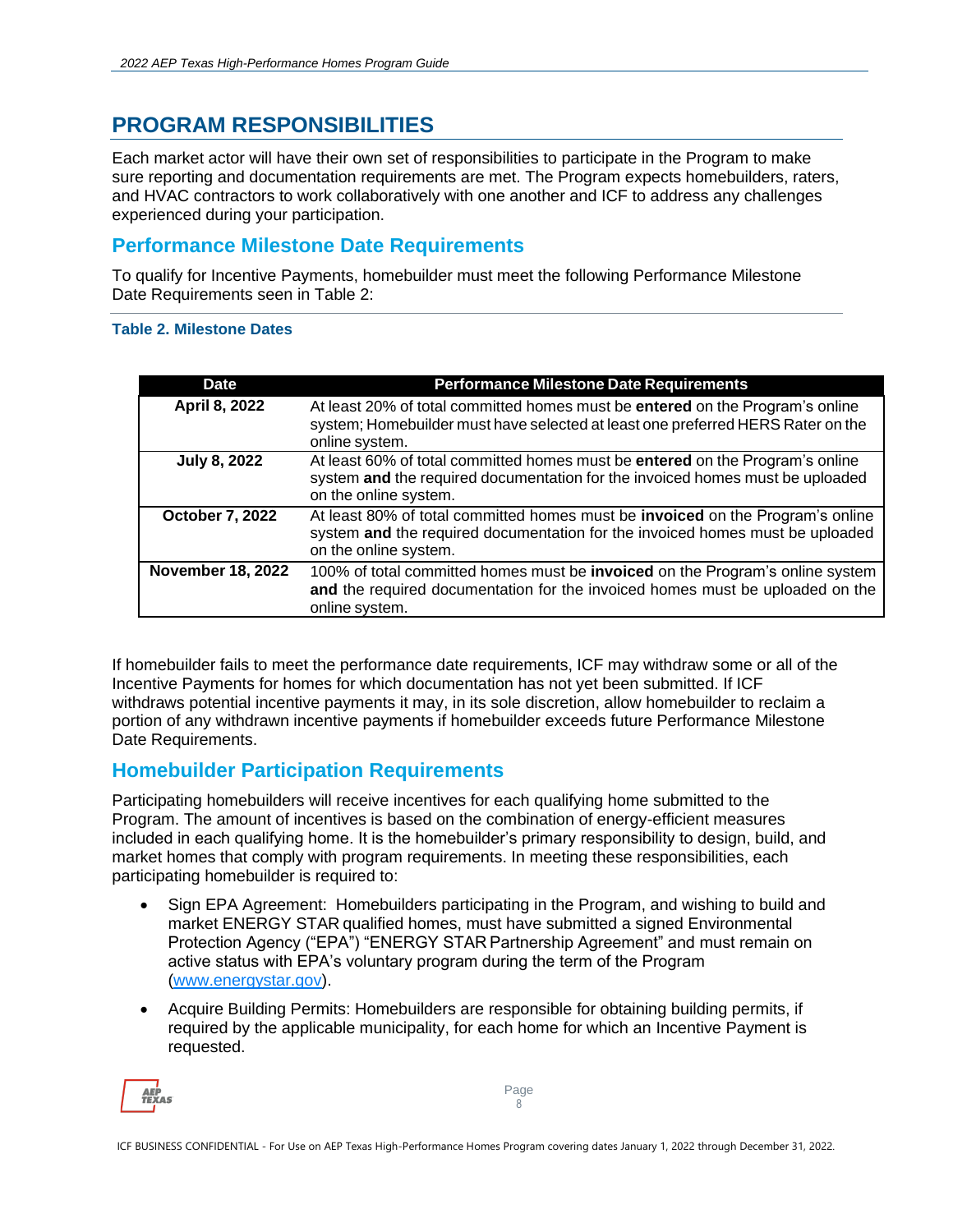- Upload starts to database: Homebuilder's home starts must be uploaded to the Program database within forty-five (45) days of attaining the building permit. Incentive requests not meeting this requirement may not be eligible for incentives. Repetitive failure to meet this requirement may additionally result in reallocation of funds.
	- This requirement will be waived for the first sixty (60) days of the program beginning with the launch of the database.
- Estimate Home Forecasts: Homebuilder agrees to provide ICF with good faith forecasts of the number of eligible homes in the AEP Texas service territory that homebuilder expects to complete by November 18, 2022. Homebuilder also agrees to provide ICF with a list of eligible homes and planned communities during each Performance Milestone. ICF will use this information to help confirm communities are within AEP Texas' service territory and, if necessary, reallocate funds.
- Accommodate Sales Training & Presentation: Homebuilder agrees to allow ICF to meet with its salespersons at a time designated by homebuilder regarding high-performance homes and the benefits thereof. Homebuilder agrees to make information regarding highperformance homes available to its customers by displaying high-performance home information provided by ICF and approved by homebuilder in a location in homebuilder's sales offices as determined by homebuilder.
- Submit Documentation: Homebuilder agrees to provide documentation as outlined in the following section titled "Reporting Requirements, Required Data".
- Use RESNET Approved HERS Rater: Homebuilder agrees to use a RESNET approved HERS Rater(s) to provide testing on its program homes and a HERS Rating Provider(s) to prepare accurate, site specific HERS ratings with Ekotrope software. The homebuilder's chosen HERS Rater(s) must be registered with the Program in order to be eligible to submit documentation on behalf of the homebuilder. HERS Raters are responsible for providing the address-specific Confirmed Ekotrope file and all required data inputs in the "Rating Information" section of the database. Homebuilders should coordinate with their HERS Rater to insure all completed homes are invoiced each month to be eligible for incentive payments.

#### <span id="page-10-0"></span>**HERS Rater Participation Requirements**

HERS Raters are hired by homebuilders to provide the necessary services to complete plan analysis, inspect new homes, and ensure energy-efficient requirements and specifications are met as required by the AEP Texas High-Performance Homes Program, ENERGY STAR or a homebuilder's savings goals. HERS Raters operate under the guidance of HERS Rating Providers, accredited through RESNET (www.resnet.us), and provide third-party inspections, testing, and verification of energy-efficient measures installed in residential new homes. The rater's primary responsibility is to work with homebuilders to facilitate the construction of ENERGY STAR and highperformance homes that meet the performance requirements for the AEP Texas High-Performance Homes Program. Rater responsibilities include:

- Providing design assistance and performing plan analysis to ensure homes meet program criteria.
- HERS Raters should coordinate with and assist homebuilders to generate the homebuilder's monthly home production report.
- Reviewing HVAC equipment sizing calculations and providing homebuilder/contractor assistance in the execution of sizing documentation when necessary.

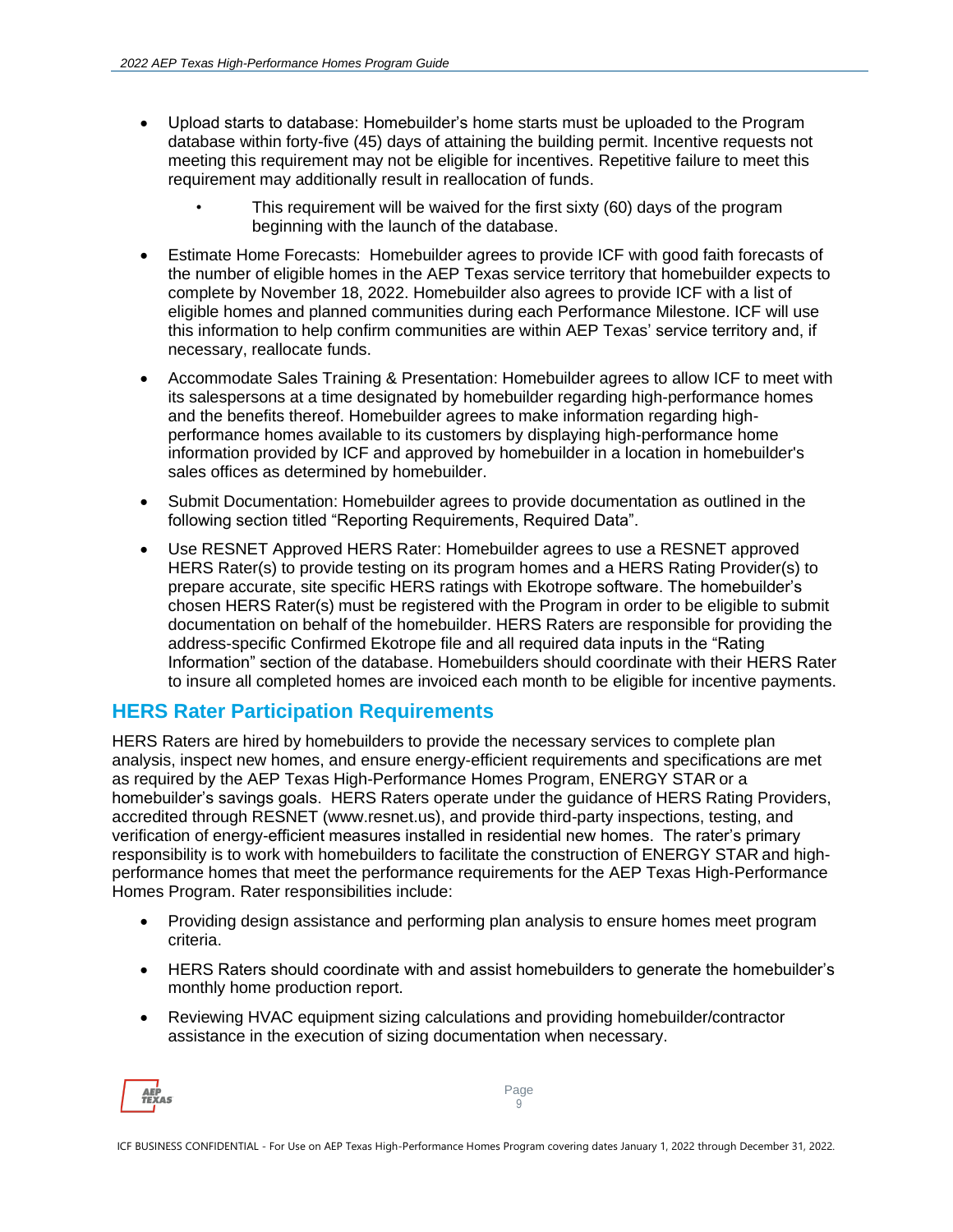- Performing pre-drywall inspections including at minimum: air sealing and air barrier inspections, and final testing including at minimum: envelope infiltration and total duct leakage, to verify each home's performance. Leakage to the outside is recommended by the Program.
- Ensuring each home meets the minimum program requirements.
- Providing the address-specific Confirmed Ekotrope file, architectural plan and any other requested documentation for the randomly selected QA/QC addresses to be inspected by the AEP Texas High-Performance Homes Program Team.
- HERS Raters must provide ICF with rough and final inspection schedules pertaining to participating homes within the Program's service area on, at a minimum, a weekly basis although daily is preferred. Inspection schedules should be emailed to ICF unless program staff has access to an online source for schedule information.

#### <span id="page-11-0"></span>**HVAC Contractor Participation Requirements**

HVAC Contractors are integral to the overall comfort of a home's occupants and to the energy performance of ENERGY STAR and high-performance homes. Program requirements include standards for the design, sizing (capacity), and installation of HVAC systems that is in accordance with ACCA Manual J8 standards. The HVAC contractor is critical to ensuring that industry-accepted standards are maintained. HVAC contractors should work with their homebuilders to evaluate cost effective HVAC options and/or efficiency improvements that will improve the overall comfort and energy efficiency (lower HERS Index and greater kWh savings) of the home.

Contractors may be required to submit HVAC condenser and coil model and serial numbers, along with AHRI certification information at the request of program staff.

### <span id="page-11-1"></span>**REPORTING REQUIREMENTS REQUIRED DATA**

AEP Texas is required to collect certain data from homes that are delivered to the High-Performance Home Program. This data is usually collected by the HERS Rater during the final performance testing of the home. Homebuilders should work closely with their HERS Rater to ensure this information is submitted to AEP Texas. Financial incentives will only be paid after AEP Texas receives the required information and verifies its accuracy.

To receive incentives from the Program:

- 1. All required data for each home must be entered into the Program's online database.
- 2. The HERS Rater must upload an address specific Ekotrope file and Fuel Summary Report generated by using the Program's 2021 Texas Baseline Reference Home UDRH.

*Please Note: HERS Raters and homebuilders are strongly encouraged to check meter numbers as early as possible in the testing process to verify that the home is within the AEP Texas electric service territory, to avoid submitting homes that are not in the AEP Texas electric service territory.*

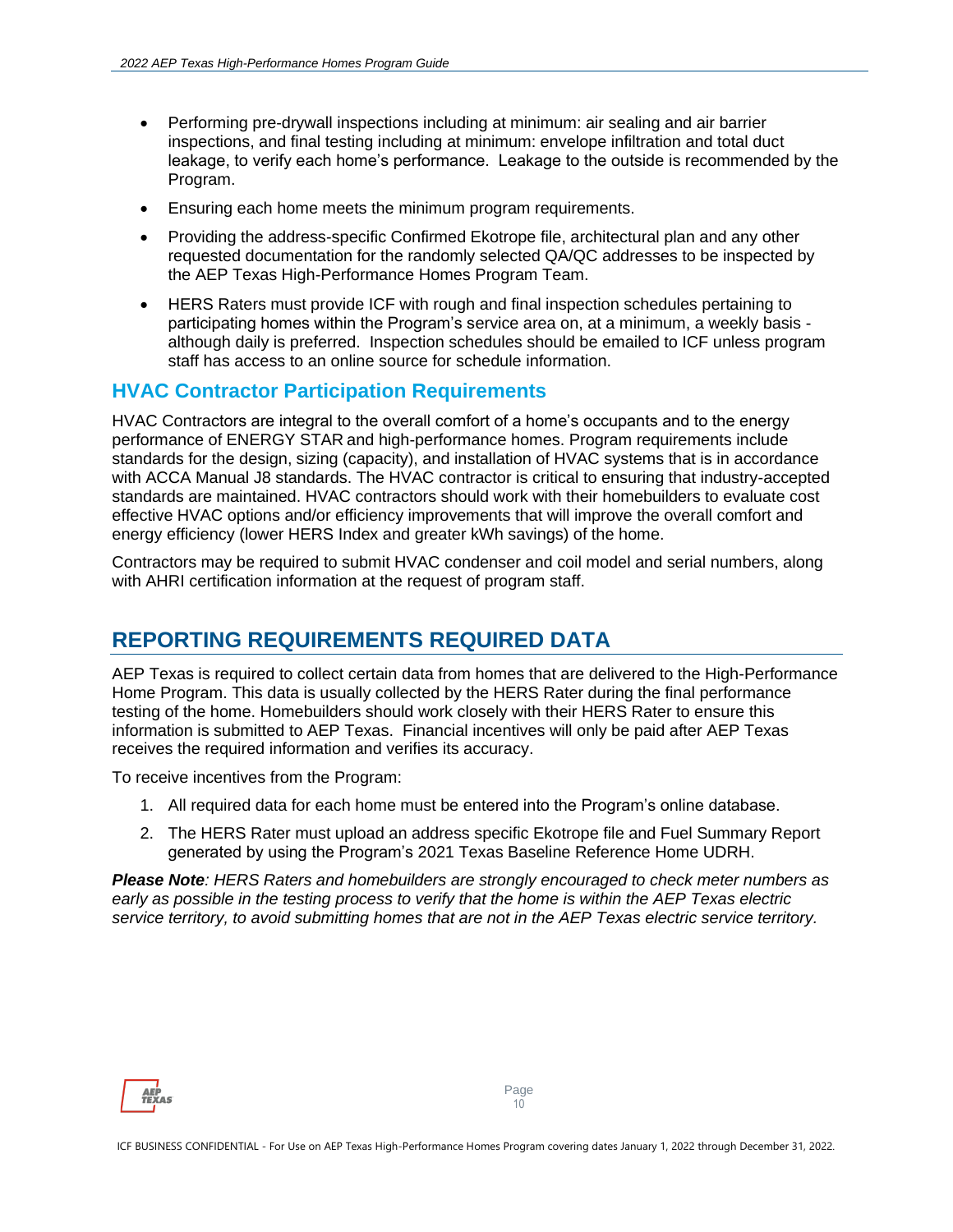#### <span id="page-12-0"></span>**Homebuilders**

Homebuilders, or their assigned HERS Rater, must report the following information into the online system directly or via the Program supplied upload spreadsheet for all homes:

- Community Name, if applicable
- Street Address, note: for successful uploads street suffix abbreviations must be in accordance with the USPS addressing standards: [http://pe.usps.gov/text/pub28/28apc\\_002.htm](http://pe.usps.gov/text/pub28/28apc_002.htm)
- City, ZIP Code, State, County
- **Start Date/Permit Date**
- Applicable Energy Code version
- Square Footage, Number of Floors
- Plan Name/ID Number (Including Elevation and Options)
- **HERS Rater**

#### <span id="page-12-1"></span>**HERS Raters**

HERS Raters will be required to adhere to address specific modeling guidelines and tier specific reporting requirements when submitting a home for participation in the Program.

#### <span id="page-12-2"></span>*Address-specific modeling*

- Energy models submitted to the Program must be created in Ekotrope or most current version – adoption should occur within 60 days of the release of a new version.
- Front orientation is measured onsite and windows are rotated within energy models to reflect the as-built orientation.
- As-built options affecting conditioned floor area and proper window orientation and sizing, must be reflected in the confirmed energy model.
- Mechanical ventilation shall be modeled as installed and commissioned.

In addition to the requirements listed above, HERS Raters must report the following information into the online system for all homes:

- Reference Home kWh and As-Designed kWh
- Certified Date
- Heating Type
- If ENERGY STAR certified
- QA documents, as requested

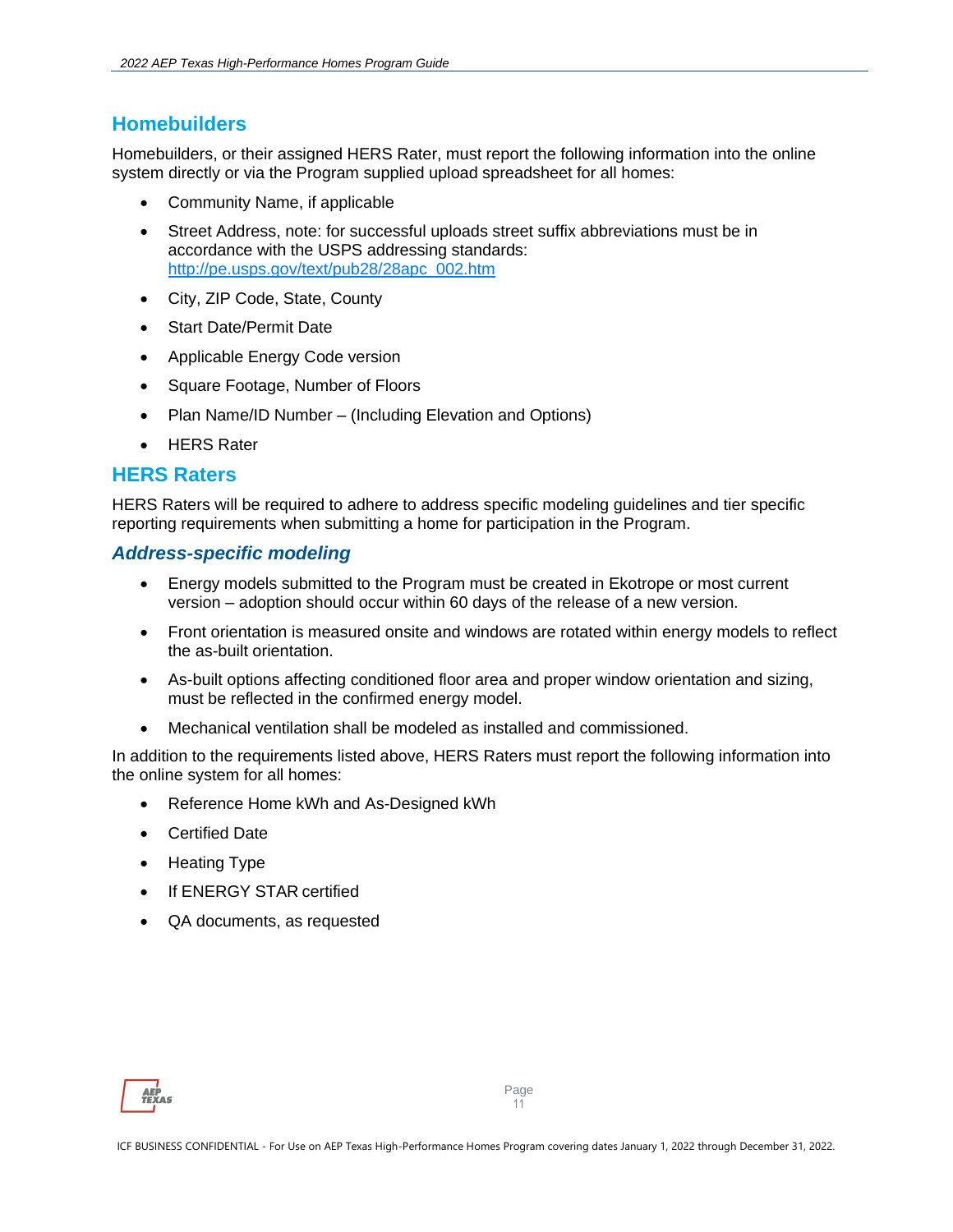### <span id="page-13-0"></span>**HVAC Contractors**

HVAC Contractors may be requested to provide the following information

- **HVAC Checklists**
- AHRI Reference Number
- SEER (for all units in the Home)
- HSPF, if applicable for heat pumps
- Coil and Condenser Model Number
- Coil and Condenser Serial Number
- Furnace Model Number
- System capacities

# <span id="page-13-1"></span>**QUALITY ASSURANCE / QUALITY CONTROL**

On behalf of AEP Texas, ICF will implement a Quality Assurance and Quality Control (QA/QC) program. The QA/QC program provides another layer of assurance to homebuilders that their homes meet ENERGY STAR and/or the Program's high-performance requirements and that HERS Raters are following RESNET standards. All results will be shared with homebuilders during the year. With each successive year, the QA/QC program has identified a new set of homebuilder and rater issues. As issues and circumstances are monitored, evaluated, corrected, and resolved each year, the following year presents a set of entirely new circumstances, challenges, and issues. This in part may be due to updated changes in climate zone reconfiguration, code changes, and/or Ekotrope version changes. However, sometimes the changes made to the QA/QC program are due to improvements to existing homebuilder methodologies. The close monitoring of the following encourages each program participant to become more proficient in their processes to achieve higher standards by implementing best practices:

- Homebuilder construction practices
- Subcontractor material usage and installation procedures
- Rater inspection, testing, and reporting accuracy

Each year, ICF has added validity to the kW/kWh savings reports that AEP Texas submits to the Public Utilities Commission of Texas (PUCT) by doing the following:

- Conducting extensive analysis of homebuilder plans and rater Ekotrope files of homes in the Program.
- Taking corrective action regarding address specific modeling, performance test results, and other discrepancies.
- Providing monthly updates and an end of year report to AEP Texas.

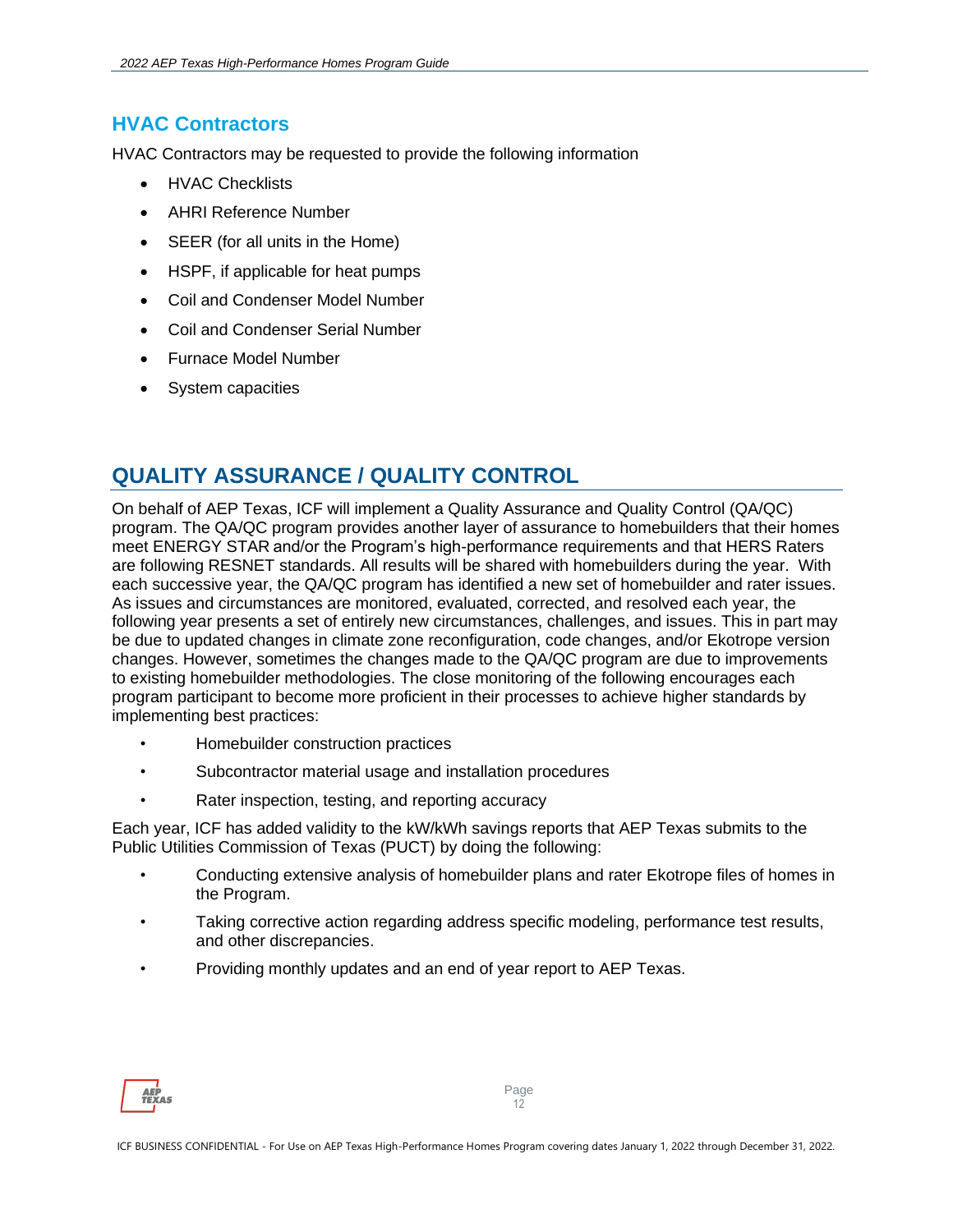ICF will be enhancing our QA/QC design for the Program by implementing onsite field verification in the new homes program to assure consistent results. We will work with raters and homebuilders on scheduling onsite verification at different stages of construction and attending final inspections to perform QA/QC both with the rater present as well as post inspections after final verification. This will provide a higher level of program integrity and positively contribute to reporting results to the PUCT. Raters will be required to submit weekly inspection schedules to program staff to allow for scheduling of onsite QA/QC visits.

#### <span id="page-14-0"></span>**QA/QC Requirements**

ICF will inspect each project file within the Program database for accuracy and verification that the Ekotrope file is included. ICF will also conduct field QA/QC that will include random pre-sheetrock inspections and final testing on completed homes.

After a field inspection is complete, ICF will compare:

- The material specifications designated with the Ekotrope project file submitted to the Program with the actual materials installed in the home.
- The actual diagnostic testing results submitted by the HERS Rater with results of the QA/QC testing.
- ICF will ensure energy models are address-specific and accurately reflect all site-specific conditions, including: options, facades, orientations, window additions/deletions, overhangs, percentage of high efficacy lighting fixtures, and mechanical systems capacities/efficiencies are all correctly modeled.

All QA/QC inspections will be documented along with pictures taken of the project site. HERS Raters will be notified via email of any major discrepancies found and they will be subject to documented corrective action.

#### <span id="page-14-1"></span>**Corrective Action Procedures**

The goal of the QA/QC program's corrective action plan is to help achieve continuous improvements in the AEP Texas High-Performance Homes Program. The results and findings of the QA/QC program will be shared with participating homebuilders and raters as needed during 2022. Below are the examples of the corrective action steps implemented throughout the program year:

- 1st Offense: The HERS Rating company and the builder will be notified and counseled by ICF program account managers.
- 2nd Offense: The builder and the HERS Rating company will again be notified and the builder incentive for homes not meeting the requirement will be forfeited.
- 3rd Offense: The determination will be made by the Program depending on the circumstances and may include the HERS Rating company and/or builder being suspended from the Program for the remainder of the Program year.

In the event that a home has already been paid on but does not pass the QA/QC process, the homebuilder will either be required to repay the incentive to the Program or submit an additional home that qualifies for the same incentive amount as a replacement for the failed home, with no incentive paid for the replacement home.

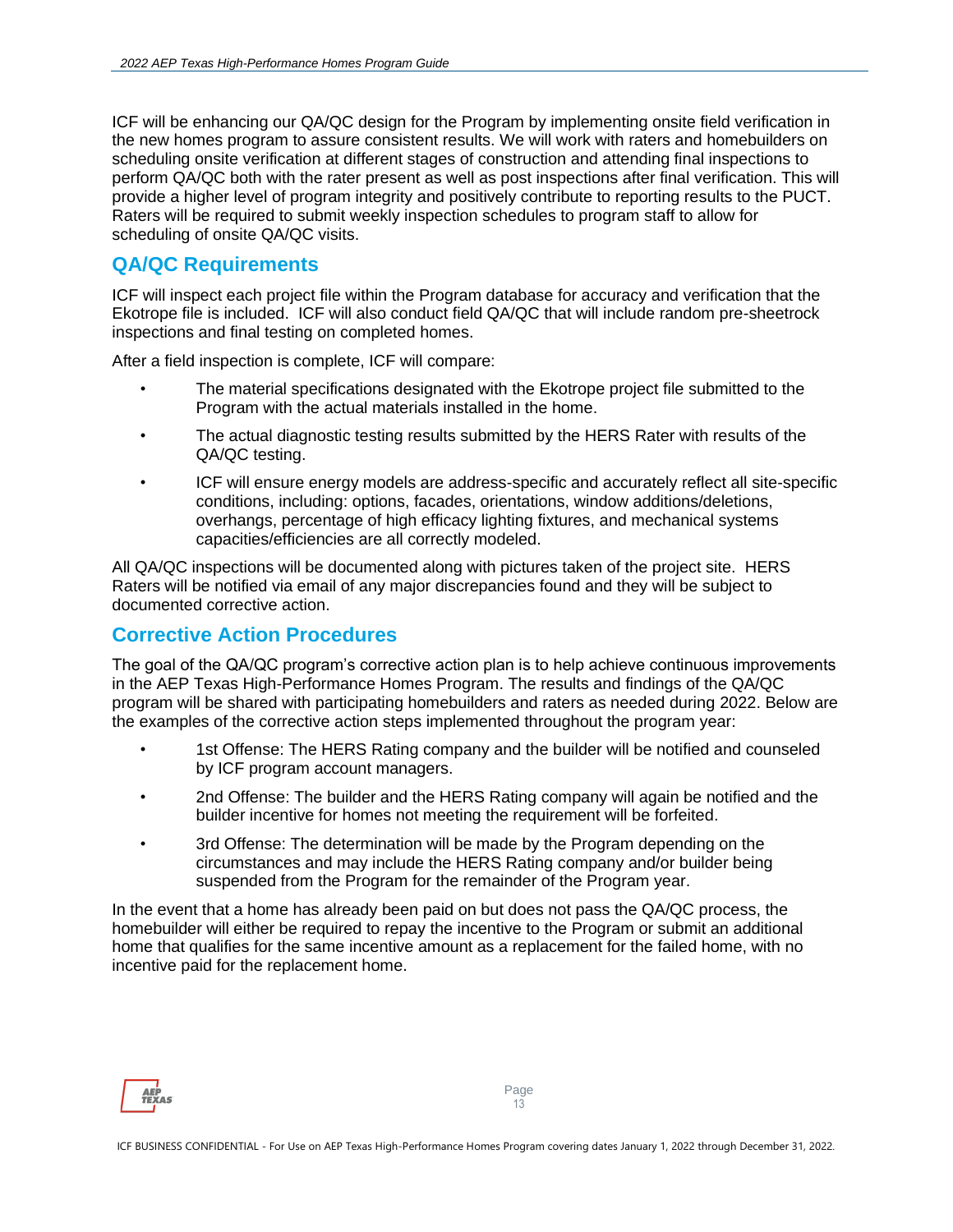# <span id="page-15-0"></span>**PROGRAM IMPLEMENTATION**

The AEP Texas High-Performance Homes Program can provide the following support to program participants upon request:

- Account Managers are available to guide homebuilder partners through the lifecycle of the Program.
- Plan reviews and path to performance consulting to determine the most appropriate, cost effective measures needed to build ENERGY STAR certified and high-performance homes.
- Support for homebuilder marketing staff to help successfully integrate high-performance into corporate messaging.

#### <span id="page-15-1"></span>**Training**

Energy Efficiency Learning Center is a new training online platform that participants will be given access to. The Energy Efficiency Learning Center website will provide stakeholders with:

- Industry best practices including technical training workshops focusing on energyefficient construction best practices
- ENERGY STAR Version 3.1 training including sales training courses on how to incorporate ENERGY STAR and high-performance messages into the sales process
- 2015 IECC compliance training
- Program-specific trainings to help facilitate onboarding new stakeholders with database trainings

Through the Energy Efficiency Learning Center website, AEP Texas will provide homebuilders with the training necessary to promote the ENERGY STAR brand and other energy-efficient program branding, communicate the associated benefits of buying an ENERGY STAR certified or highperformance home, and improve their homes' energy performance.

Participating homebuilders are encouraged to take advantage of these resources to capitalize on the financial and marketing benefits associated with building ENERGY STAR certified and highperformance homes.

#### <span id="page-15-2"></span>**Program Outreach and Advertising**

AEP Texas will sponsor an outreach and advertising campaign on behalf of homebuilders participating in the AEP Texas High-Performance Homes Program. The campaign will include direct outreach to consumers, print and online advertising, and marketing materials for use at model homes.

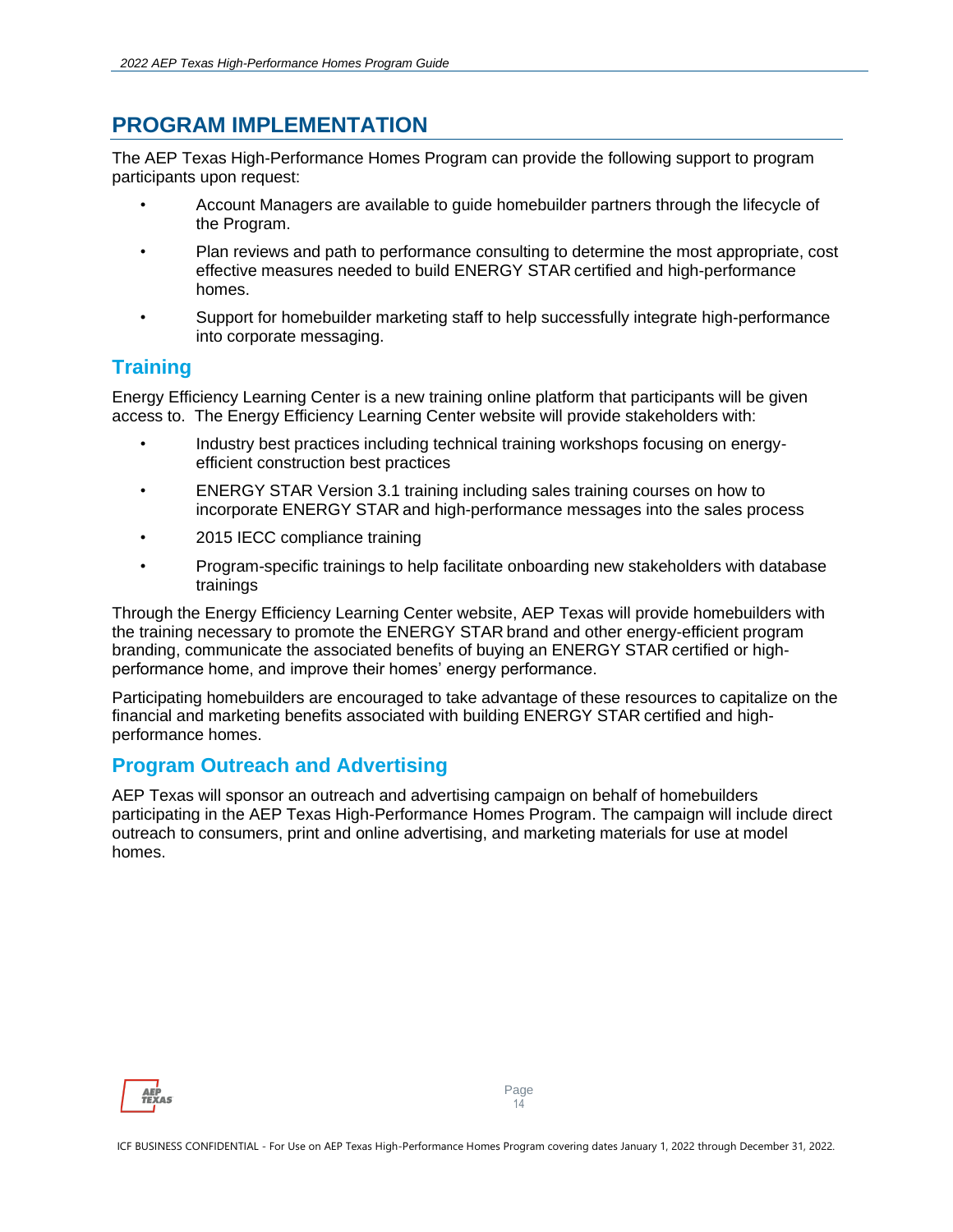# <span id="page-16-0"></span>**ENERGY STAR CERTIFICATION REQUIREMENTS**

For a home to earn the ENERGY STAR certification, it must meet the Environmental Protection Agency's (EPA) strict guidelines for energy efficiency. An accredited HERS Rater must test the home's energy performance using an approved simulation program. The HERS Rater then completes on-site inspections and diagnostic tests. The result is a HERS Index on a scale of 1-100. All ENERGY STAR certified homes in Texas must achieve the required HERS Index or lower and meet specific duct leakage, appliance and Checklist requirements. Once certified, a rating provider can issue the home's ENERGY STAR certificate and place the label on the home's breaker box. Please visit<http://www.energystar.gov/> for more information about the national ENERGY STAR Homes Program.

#### <span id="page-16-1"></span>**Step-by-Step Guide to ENERGY STAR Home Certification**

- 1. Fill out the Online Partnership Agreement with the National ENERGY STAR Homes Program. The agreement is located online at the following Web site: [http://www.energystar.gov/index.cfm?c=bldrs\\_lenders\\_Raters.nh\\_join](http://www.energystar.gov/index.cfm?c=bldrs_lenders_Raters.nh_join)
- 2. Select an accredited HERS Rater/rating provider.
- 3. Work with your HERS Rater to identify the energy efficiency measures needed to meet or exceed ENERGY STAR specifications.
- 4. Build homes according to the measures you have selected.
- 5. Determine the best testing methodology to certify your homes. The EPA allows a limited number of verification options from which you may choose.
- 6. Conduct on-site inspections and home performance testing.
- 7. Obtain an ENERGY STAR label and certificate from your HERS Rater for each certified home.



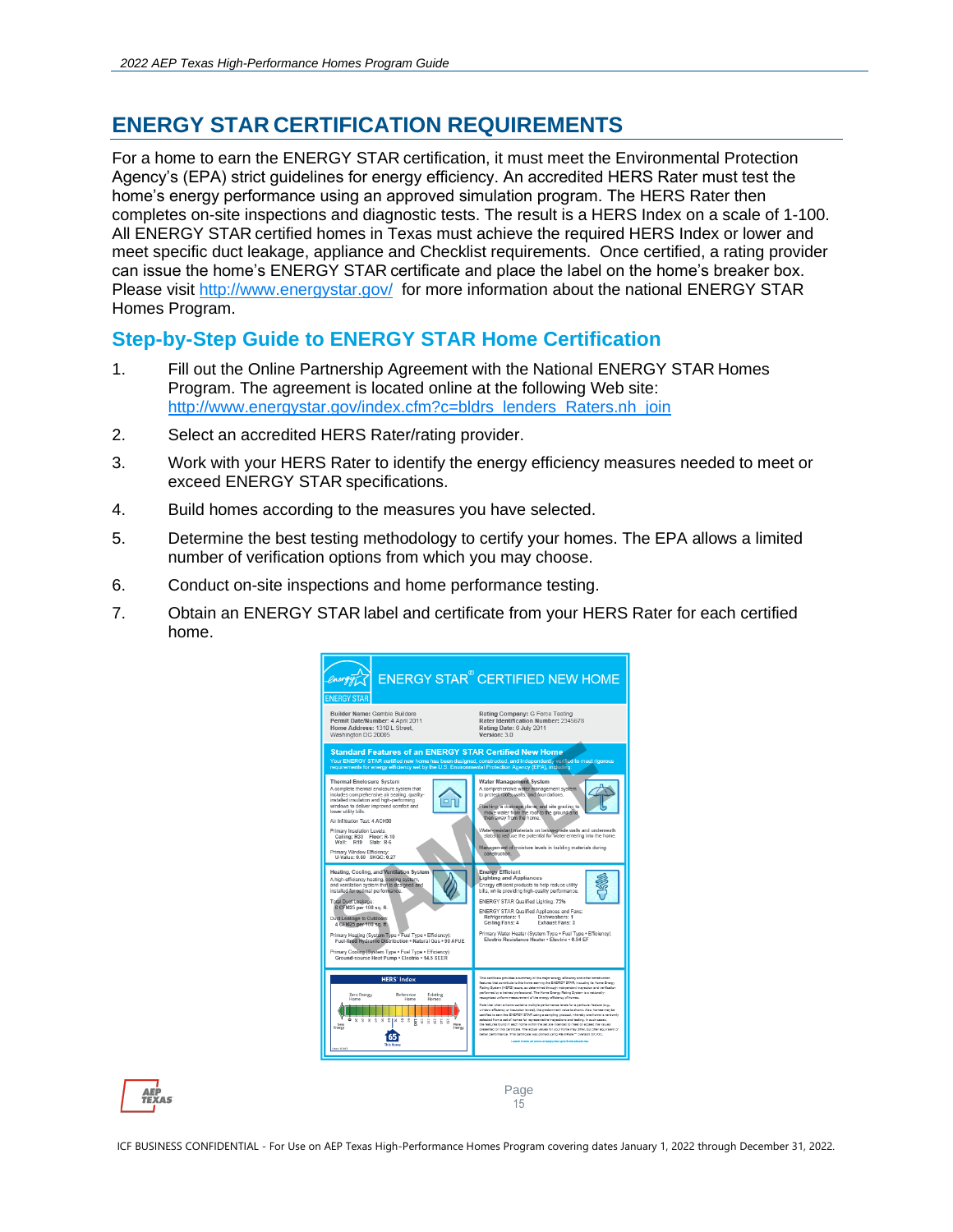### <span id="page-17-0"></span>**Promoting and Selling ENERGY STAR Homes**

ENERGY STAR is a national, voluntary program designed to identify, promote, and increase the use of energy-efficient products to reduce greenhouse gas emissions. Established by the U.S. Environmental Protection Agency in 1992, the ENERGY STAR brand now appears in dozens of product categories for the home and workplace, as well as on new homes. The ENERGY STAR brand provides consumers an easy way to recognize energy-efficient products and homes.

Promoting your partnership with ENERGY STAR demonstrates your commitment to constructing energy-efficient homes. ENERGY STAR certified homes provide consumers with a more comfortable lifestyle for less money. Consumers encounter the ENERGY STAR brand every day on computer monitors, appliances, DVD players, and much more. Make sure they know you are selling a brand they know and trust.

In order to use the ENERGY STAR logos and promotional marks, homebuilders must participate in and partner with the national ENERGY STAR Program. Complete the national application and submit to EPA. Homebuilders must review the logo guidelines located at<http://www.energystar.gov/> before using the ENERGY STAR logos.

Suggested ENERGY STAR Branding and Messaging demonstrate your partnership with a trusted and recognized government symbol. Use the ENERGY STAR logo in marketing and sales materials.

#### <span id="page-17-1"></span>*Point-of-Sale Marketing*

- Display ENERGY STAR branded yard signs at your ENERGY STAR home.
- Hang an ENERGY STAR branded flag at your model home.
- Affix ENERGY STAR window clings on the front window of your model home.
- Place an ENERGY STAR plaque or door mat at the threshold of your model home.
- Include the ENERGY STAR logo on your sales sheets in model homes.

#### <span id="page-17-2"></span>*Advertising and Public Relations*

- Include the ENERGY STAR logo in advertisements and Web sites.
- Identify yourself as an ENERGY STAR Partner in your radio advertisements.
- Promote your affiliation with ENERGY STAR in press releases.

#### <span id="page-17-3"></span>*AEP Texas Website*

Once at the website, consumers will find information about ENERGY STAR certified homes, and the homebuilders in their area who are constructing certified homes in the AEP Texas High-Performance Homes Program in 2022. All participating homebuilders will be listed, along with contact information and website address, at **[http://southtxsaves.com.](http://southtxsaves.com/)** All participating ENERGY STAR homebuilders will have available upon request ENERGY STAR promotional items for use at model homes. ENERGY STAR and AEP Texas High-Performance Home branded flyers and doormats.

Additionally, marketing materials are available through the National ENERGY STAR Program as well as the AEP Texas High-Performance Homes Program. To obtain program materials, please contact a member of the program staff. To obtain ENERGY STAR materials, visit http://www.energystar.gov/ and click on Partner Resources. A variety of publications are available for ENERGY STAR Partners, including EPA's ENERGY STAR New Homes brochure. Brochures and posters describing energyefficient HVAC systems, duct sealing, and other topics are available as well.

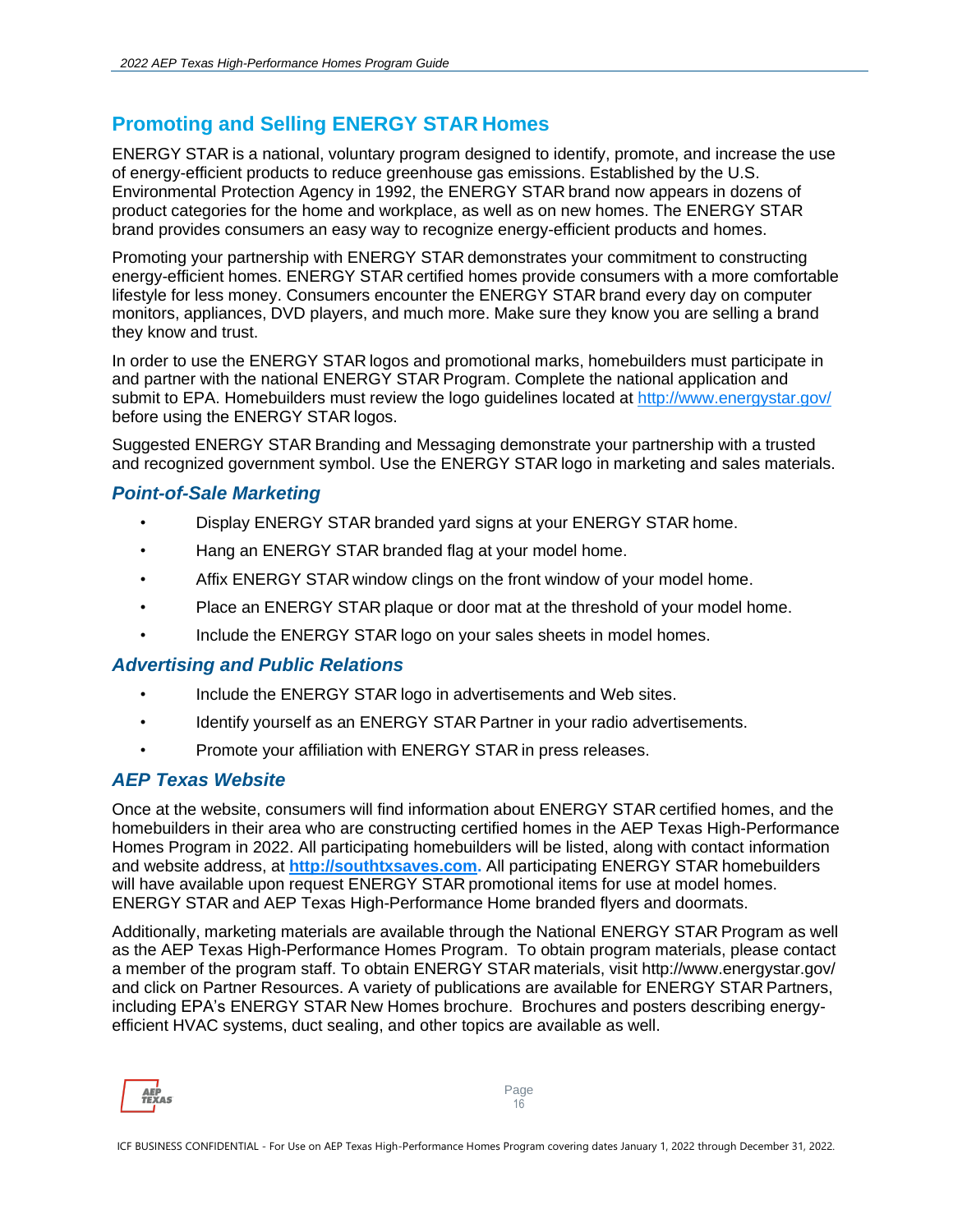# <span id="page-18-0"></span>**A. AEP TEXAS SERVICE TERRITORY ZIP CODE LIST**

This list is provided only as a general guide to the AEP Texas service territory. Some addresses within these ZIP codes may not be within the territory.

| <b>City</b>  | <b>ZIP</b><br>Code | <b>City</b>      | <b>ZIP</b><br>Code | <b>City</b>        | <b>ZIP</b><br>Code | <b>City</b>         | <b>ZIP</b><br>Code |
|--------------|--------------------|------------------|--------------------|--------------------|--------------------|---------------------|--------------------|
| Abram        | 78572              | <b>Barksdale</b> | 78828              | <b>Brownsville</b> | 78520              | Corpus<br>Christi   | 78416              |
| Abram        | 78576              | <b>Bay City</b>  | 77414              | <b>Brownsville</b> | 78521              | Corpus<br>Christi   | 78417              |
| Agua Dulce   | 78330              | <b>Bayside</b>   | 78340              | <b>Brownsville</b> | 78526              | Corpus<br>Christi   | 78418              |
| Alamo        | 78516              | <b>Bayside</b>   | 78377              | <b>Brownsville</b> | 78566              | Corpus<br>Christi   | 78419              |
| Alamo        | 78537              | <b>Bayside</b>   | 78393              | <b>Brownsville</b> | 78575              | Corpus<br>Christi   | 78470              |
| Alamo        | 78589              | <b>Bayview</b>   | 78566              | <b>Brownsville</b> | 78586              | Corpus<br>Christi   | 78471              |
| Alice        | 78332              | <b>Beeville</b>  | 78102              | <b>Bruni</b>       | 78344              | Corpus<br>Christi   | 78473              |
| Alleyton     | 78934              | <b>Beeville</b>  | 78107              | <b>Bruni</b>       | 78357              | Corpus<br>Christi   | 78474              |
| Alleyton     | 78935              | <b>Belmont</b>   | 78604              | Camp Wood          | 78022              | Corpus<br>Christi   | 78475              |
| Alton        | 78539              | <b>Belmont</b>   | 78629              | Camp Wood          | 78828              | Corpus<br>Christi   | 78476              |
| Alton        | 78572              | <b>Benavides</b> | 78332              | Camp Wood          | 78833              | Corpus<br>Christi   | 78478              |
| Alton        | 78573              | <b>Benavides</b> | 78341              | Carrizo<br>Springs | 78834              | Cotulla             | 78014              |
| Alton        | 78574              | <b>Berclair</b>  | 77963              | Catarina           | 78836              | <b>Crystal City</b> | 78339              |
| Aransas Pass | 78336              | <b>Berclair</b>  | 78107              | Charlotte          | 78011              | <b>Crystal City</b> | 78839              |
| Aransas Pass | 78362              | <b>Big Foot</b>  | 78005              | Charlotte          | 78026              | Da Costa            | 77901              |
| Asherton     | 78557              | <b>Big Wells</b> | 78830              | Christine          | 78011              | Da Costa            | 77905              |



Page A-1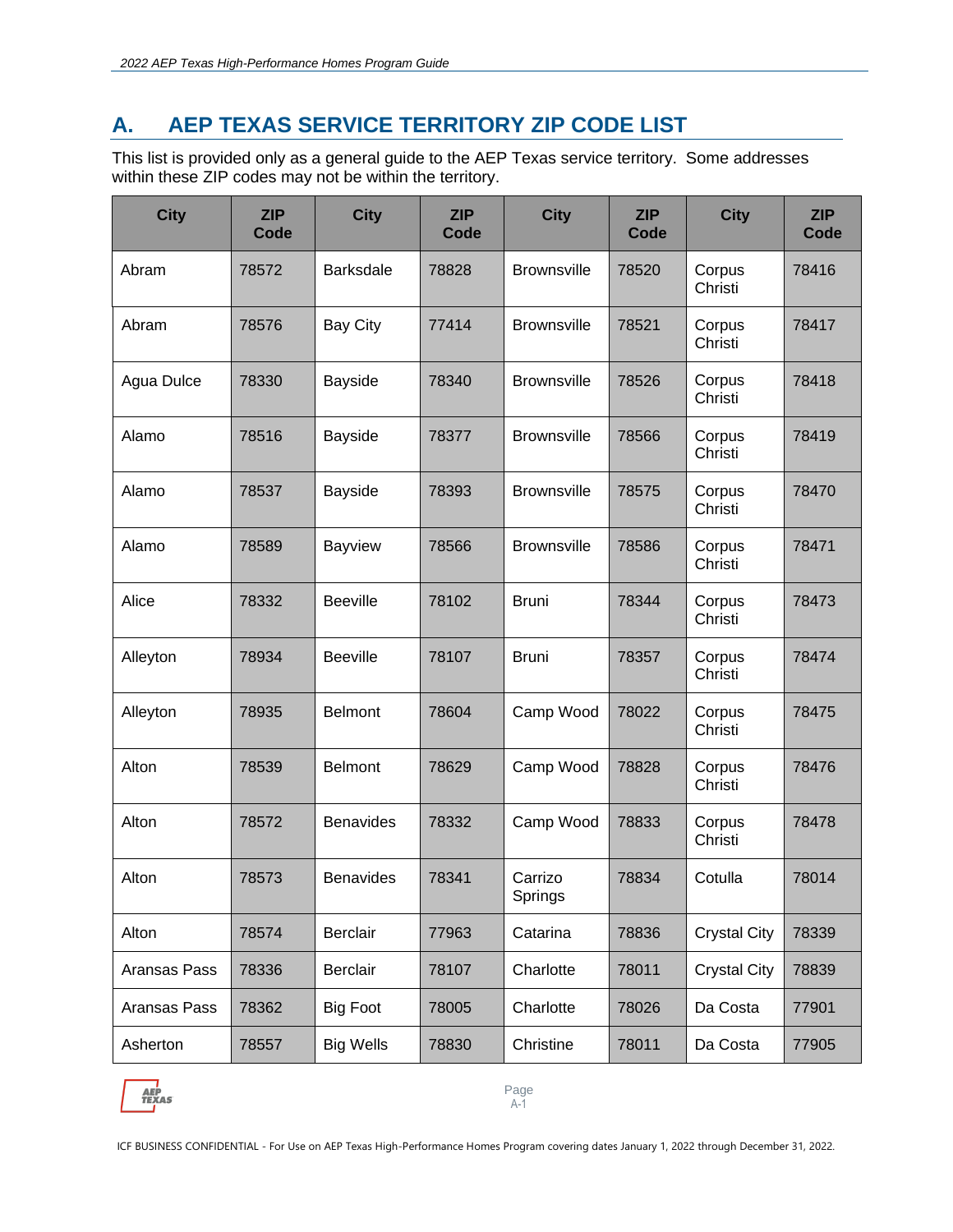| <b>City</b>          | <b>ZIP</b><br>Code | <b>City</b>       | ZIP<br>Code | <b>City</b>       | <b>ZIP</b><br>Code | <b>City</b>        | <b>ZIP</b><br>Code |
|----------------------|--------------------|-------------------|-------------|-------------------|--------------------|--------------------|--------------------|
| Asherton             | 78827              | <b>Bishop</b>     | 78343       | Christine         | 78012              | Del Rio            | 78840              |
| Asherton             | 78834              | <b>Blessing</b>   | 77419       | Columbus          | 78934              | Del Rio            | 78843              |
| Austwell             | 77950              | <b>Blewett</b>    | 78801       | Combes            | 78535              | Derby              | 78017              |
| Austwell             | 78377              | Bloomington       | 77951       | Combes            | 78550              | Derby              | 78061              |
| <b>Banquete</b>      | 78339              | <b>Bluetown</b>   | 78559       | Comstock          | 78837              | Devine             | 78005              |
| <b>Banquete</b>      | 78380              | <b>Bluetown</b>   | 78586       | Concepcion        | 78341              | Devine             | 78016              |
| <b>Brackettville</b> | 78832              | Combes            | 78552       | Concepcion        | 78349              | <b>Dilley</b>      | 78017              |
| <b>Bracketville</b>  | 78840              | Comstock          | 78832       | Corpus<br>Christi | 78347              | Donna              | 78516              |
| Donna                | 78537              | Elsa              | 78558       | Glidden           | 78943              | Hidalgo            | 78589              |
| <b>Driscoll</b>      | 78351              | Elsa              | 78566       | Goliad            | 77963              | Hillje             | 77437              |
| Eagle Lake           | 77434              | Elsa              | 78596       | Granjeno          | 78572              | <b>Indian Lake</b> | 78566              |
| Eagle Lake           | 78933              | Encinal           | 78019       | Gregory           | 78336              | Inez               | 77968              |
| Eagle Pass           | 78852              | Encino            | 78353       | Gregory           | 78359              | Ingleside          | 78336              |
| Edcouch              | 78538              | Escobares         | 78582       | Gregory           | 78374              | Ingleside          | 78362              |
| Edcouch              | 78549              | Escobares         | 78584       | Gregory           | 78390              | Jourdanton         | 78026              |
| Edinburg             | 78537              | <b>Falfurrias</b> | 78353       | Gregory           | 78539              | <b>Karnes City</b> | 78118              |
| Edinburg             | 78539              | Falfurrias        | 78355       | Grulla            | 78548              | Kenedy             | 78119              |
| Edinburg             | 78540              | Falfurrias        | 78357       | Guadalupe         | 77901              | Kingsbury          | 78638              |
| Edinburg             | 78541              | Falfurrias        | 78361       | Guadalupe         | 77905              | Kingsville         | 78363              |
| Edna                 | 77957              | Freer             | 78355       | Hargill           | 78539              | Knippa             | 78801              |
| Edna                 | 77971              | Freer             | 78357       | Hargill           | 78549              | Knippa             | 78870              |
| Edroy                | 78352              | Fronton           | 78584       | Harlingen         | 78522              | La Blanca          | 78539              |
| El Campo             | 77437              | Fulton            | 78358       | Harlingen         | 78535              | La Blanca          | 78543              |



Page A-2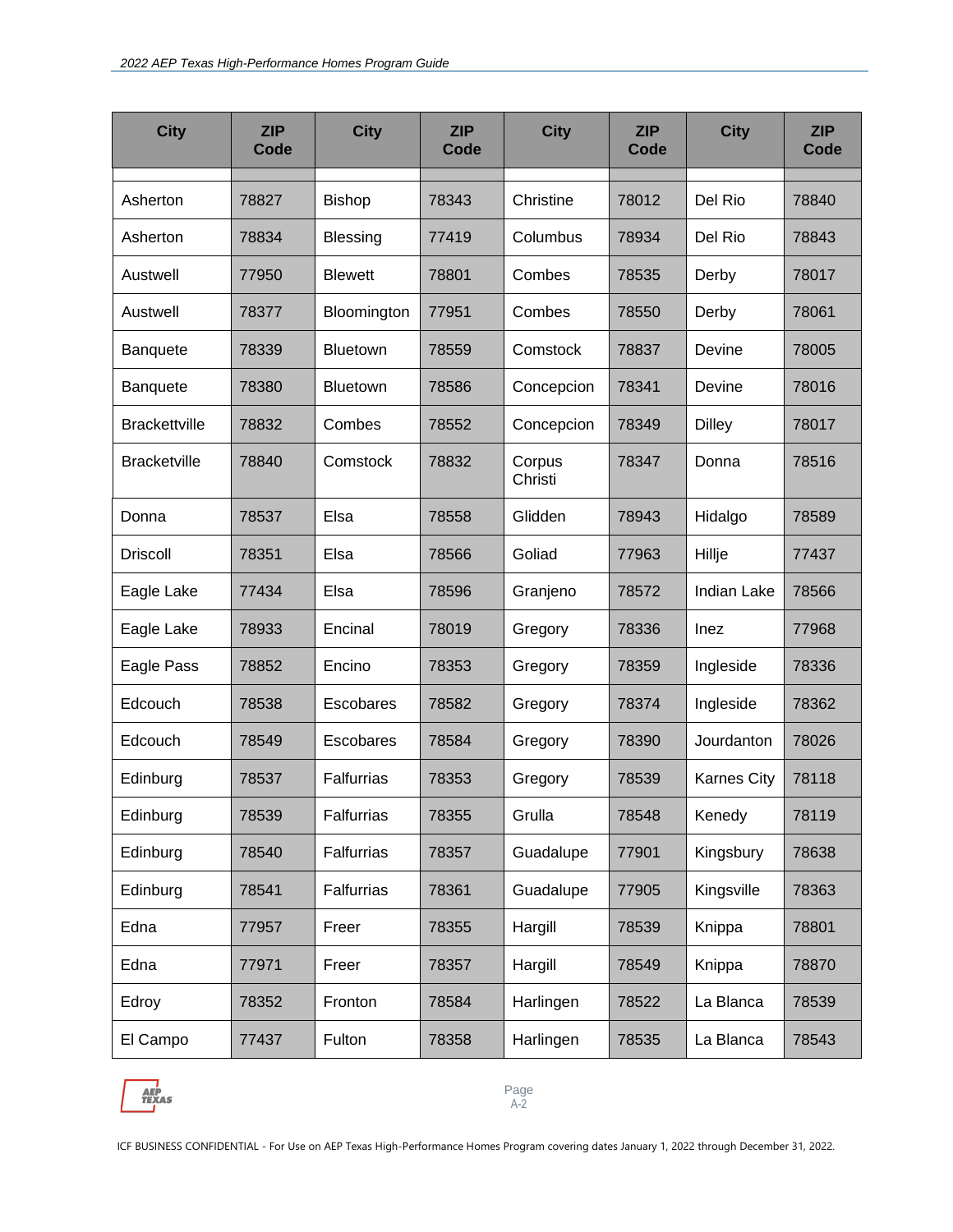| <b>City</b>       | <b>ZIP</b><br><b>Code</b> | <b>City</b>    | <b>ZIP</b><br>Code | <b>City</b>  | <b>ZIP</b><br>Code | <b>City</b>    | <b>ZIP</b><br>Code |
|-------------------|---------------------------|----------------|--------------------|--------------|--------------------|----------------|--------------------|
| El Cenizo         | 78040                     | Fulton         | 78382              | Harlingen    | 78550              | La Blanca      | 78558              |
| El Cenizo         | 78046                     | Ganado         | 77962              | Harlingen    | 78551              | La Casita      | 78582              |
| El Indio          | 78860                     | Garciasville   | 78547              | Harlingen    | 78552              | La Feria       | 78559              |
| El Maton          | 77440                     | Garciasville   | 78548              | Harlingen    | 78553              | La Feria       | 78569              |
| Elsa              | 78362                     | Garciasville   | 78582              | Harlingen    | 78559              | La Feria       | 78570              |
| Elsa              | 78538                     | Garwood        | 77442              | Harlingen    | 78586              | La Grulla      | 78548              |
| Elsa              | 78539                     | George<br>West | 78022              | Havana       | 78572              | La Grulla      | 78582              |
| Elsa              | 78541                     | Gillett        | 78116              | Hebbronville | 78361              | La Grulla      | 78754              |
| Elsa              | 78543                     | Glidden        | 78934              | Hidalgo      | 78557              | La Joya        | 78560              |
| La Joya           | 78576                     | Long Mott      | 77972              | McAllen      | 78503              | Moore<br>Field | 78541              |
| La Pryor          | 78872                     | Long Mott      | 77979              | McAllen      | 78504              | Moore<br>Field | 78572              |
| La Rosita         | 78582                     | Los Ebanos     | 78565              | McAllen      | 78539              | Moore<br>Field | 78574              |
| La Rosita         | 78584                     | Los Fresnos    | 78520              | McAllen      | 78557              | Moore<br>Field | 78576              |
| La Villa          | 78562                     | Los Fresnos    | 78566              | McAllen      | 78572              | Nada           | 77442              |
| La Villa          | 78570                     | Los Fresnos    | 78575              | McCaulley    | 78368              | Nada           | 77460              |
| Laguna<br>Heights | 78578                     | Los Fresnos    | 78586              | Mercedes     | 78501              | Natalia        | 78016              |
| Laguna Vista      | 78578                     | Los Indios     | 78567              | Mercedes     | 78570              | Natalia        | 78052              |
| Lake City         | 78368                     | Louise         | 77455              | Mercedes     | 78596              | Natalia        | 78059              |
| Lakeside          | 78368                     | Lozano         | 78563              | Midfield     | 77458              | Nixon          | 78140              |
| Lamar             | 78382                     | Lozano         | 78583              | Millett      | 78014              | Nordheim       | 78141              |
| Laredo            | 78040                     | Luling         | 78638              | Mirando City | 78369              | Normandy       | 78852              |



Page A-3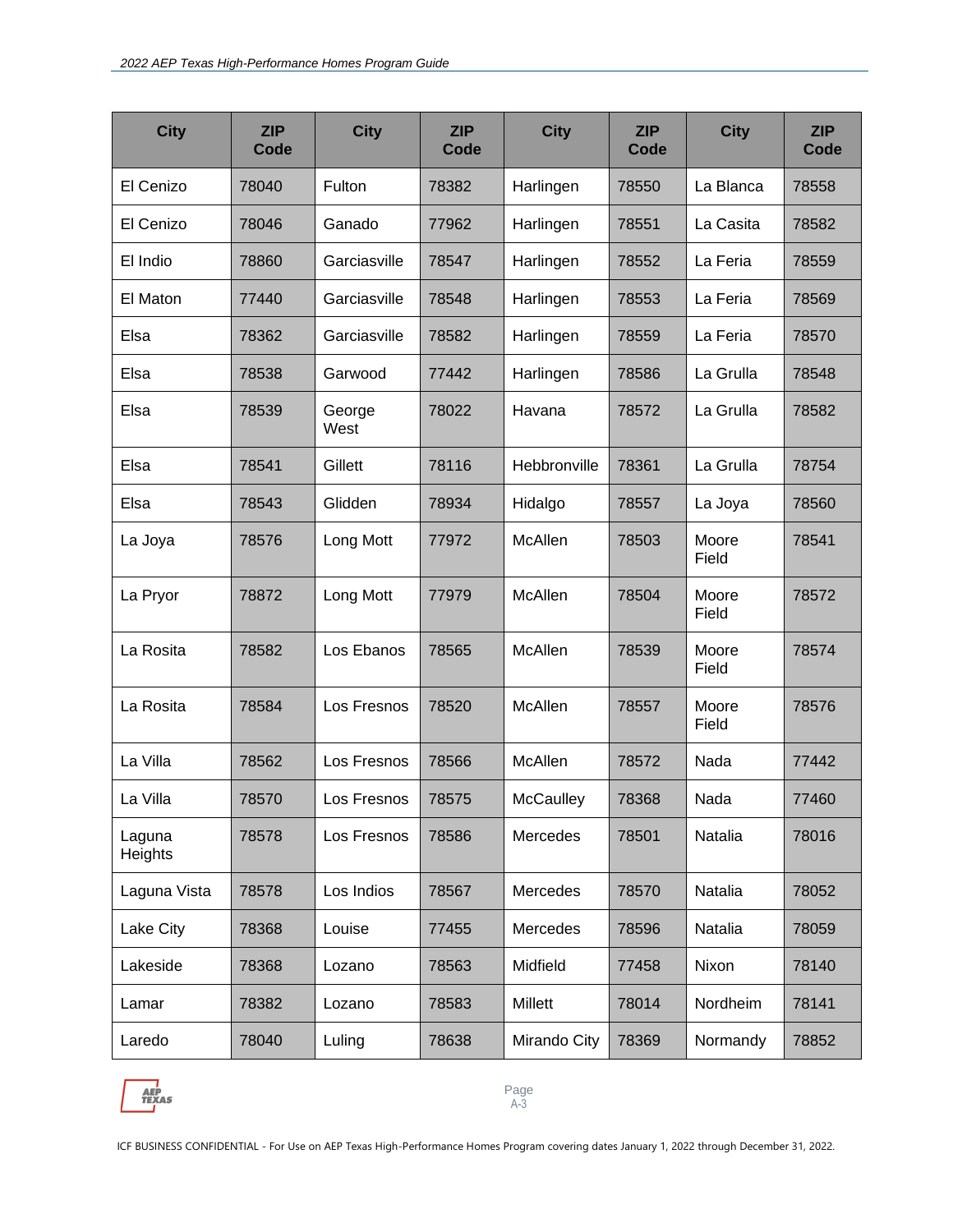| <b>City</b> | <b>ZIP</b><br><b>Code</b> | <b>City</b>       | <b>ZIP</b><br>Code | <b>City</b>      | ZIP<br>Code | <b>City</b>     | <b>ZIP</b><br>Code |
|-------------|---------------------------|-------------------|--------------------|------------------|-------------|-----------------|--------------------|
| Laredo      | 78041                     | Luling            | 78644              | Mission          | 78501       | Normanna        | 78142              |
| Laredo      | 78042                     | Luling            | 78648              | Mission          | 78504       | Oakville        | 78060              |
| Laredo      | 78043                     | Lyford            | 78569              | Mission          | 78541       | Odem            | 78370              |
| Laredo      | 78045                     | Lytle             | 78052              | Mission          | 78560       | Odem            | 78380              |
| Laredo      | 78046                     | Markham           | 77414              | <b>Mission</b>   | 78572       | Oilton          | 78371              |
| Laredo      | 78576                     | Markham           | 77456              | Mission          | 78573       | Olmito          | 78520              |
| Laureles    | 78566                     | Matagorda         | 77414              | Mission          | 78574       | Olmito          | 78521              |
| Laureles    | 78586                     | Matagorda         | 77456              | Mission          | 78576       | Olmito          | 78566              |
| Leakey      | 78873                     | Matagorda         | 77457              | Monte Alto       | 78538       | Olmito          | 78575              |
| Leesville   | 78122                     | Mathis            | 78368              | Monte Alto       | 78543       | Olmito          | 78586              |
| Leming      | 78050                     | <b>Matthews</b>   | 77434              | Moore            | 78057       | Orange<br>Grove | 78372              |
| Leming      | 78064                     | McAllen           | 78501              | Moore Field      | 78539       | Palacios        | 77465              |
| Palm Valley | 78550                     | Placedo           | 77977              | Ramirez          | 78361       | Runge           | 78151              |
| Palm Valley | 78552                     | Pleasanton        | 78050              | Ramirez          | 78376       | Sabinal         | 78881              |
| Palmhurst   | 78572                     | Pleasanton        | 78064              | Rancho<br>Viejo  | 78575       | San Benito      | 78520              |
| Palmhurst   | 78573                     | Point<br>Comfort  | 77978              | Raymondvill<br>е | 78580       | San Benito      | 78586              |
| Palmhurst   | 78574                     | Port<br>Aransas   | 78373              | <b>Realitos</b>  | 78376       | San Carlos      | 78539              |
| Palmview    | 78572                     | Port Isabel       | 78578              | Refugio          | 78363       | San Carlos      | 78541              |
| Palmview    | 78574                     | Port Lavaca       | 77979              | Refugio          | 78377       | San Diego       | 78332              |
| Palmview    | 78576                     | Port<br>Mansfield | 78580              | RicaRdo          | 78363       | San Diego       | 78384              |

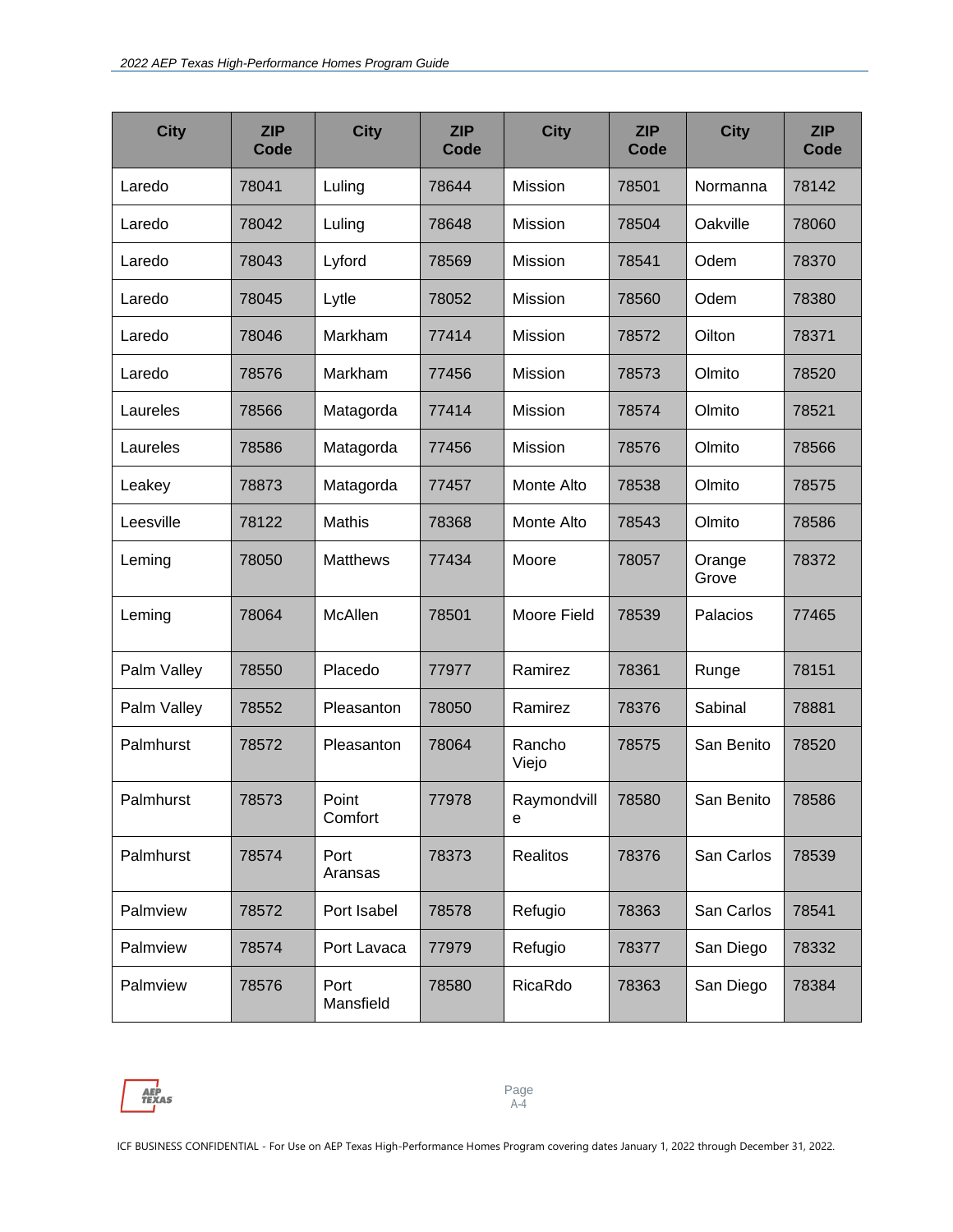| <b>City</b>          | <b>ZIP</b><br>Code | <b>City</b>          | <b>ZIP</b><br>Code | <b>City</b>        | <b>ZIP</b><br>Code | <b>City</b>          | <b>ZIP</b><br>Code |
|----------------------|--------------------|----------------------|--------------------|--------------------|--------------------|----------------------|--------------------|
| Pawnee               | 78119              | Port<br>Mansfield    | 78598              | Rio Bravo          | 78040              | San Juan             | 78577              |
| Pawnee               | 78145              | Portland             | 78359              | Rio Bravo          | 78046              | San Juan             | 78589              |
| Pawnee               | 78415              | Portland             | 78374              | Rio Grande<br>City | 78548              | San<br>Patricio      | 78352              |
| Pearsall             | 78061              | Poteet               | 78065              | Rio Grande<br>City | 78572              | San<br>Patricio      | 78368              |
| Penitas              | 78560              | Premont              | 78375              | Rio Grande<br>City | 78582              | San<br>Patricio      | 78380              |
| Penitas              | 78572              | Primera              | 78535              | Rio Hondo          | 78583              | San Perlita          | 78580              |
| Penitas              | 78574              | Primera              | 78550              | <b>Rios</b>        | 78349              | San<br>Ygnacio       | 78067              |
| Penitas              | 78576              | Primera              | 78551              | Riviera            | 78379              | Sandia               | 78383              |
| Pernitas Point       | 78383              | Primera              | 78552              | Robstown           | 78380              | Santa<br>Maria       | 78559              |
| Petronila            | 78380              | Progreso             | 78579              | Rockport           | 78336              | Santa<br>Maria       | 78592              |
| Petronila            | 78406              | Progreso             | 78596              | Rockport           | 78358              | Santa<br>Monica      | 78569              |
| Petronila            | 78415              | Progreso<br>Lakes    | 78579              | Rockport           | 78382              | Santa<br>Monica      | 78580              |
| Pettus               | 78146              | Progreso<br>Lakes    | 78596              | Rockport           | 78390              | Santa<br>Rosa        | 78593              |
| Pharr                | 78577              | Quemado              | 78877              | Rocksprings        | 78880              | Seadrift             | 77983              |
| Pharr                | 78589              | Rabb                 | 78380              | Roma               | 78582              | Sebastian            | 78594              |
| Placedo              | 77905              | Ramireno             | 78361              | Roma               | 78584              | Seco<br><b>Mines</b> | 78852              |
| Sejita               | 78376              | <b>Sullivan City</b> | 78548              | Tulsita            | 78119              | Wadsworth            | 77483              |
| <b>Seven Sisters</b> | 78357              | Sullivan City        | 78565              | Tynan              | 78391              | Weesatche            | 77993              |

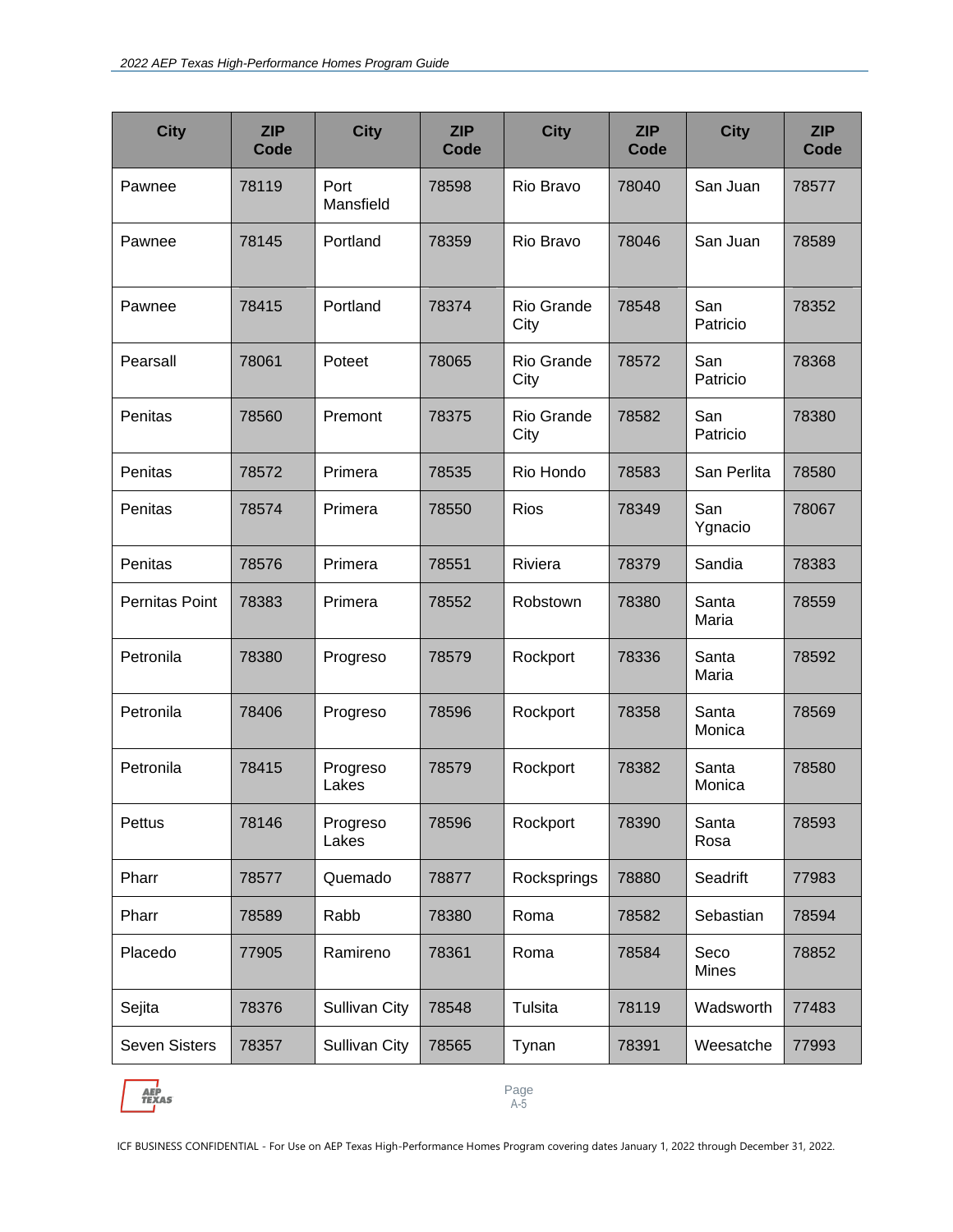| <b>City</b>           | <b>ZIP</b><br>Code | <b>City</b>            | <b>ZIP</b><br>Code | <b>City</b> | <b>ZIP</b><br>Code | <b>City</b>     | <b>ZIP</b><br>Code |
|-----------------------|--------------------|------------------------|--------------------|-------------|--------------------|-----------------|--------------------|
| Sinton                | 78387              | <b>Sullivan City</b>   | 78572              | Uvalde      | 78801              | Weslaco         | 78537              |
| Skidmore              | 78389              | Sullivan City          | 78595              | Uvalde      | 78802              | Weslaco         | 78596              |
| Smiley                | 78159              | Taft                   | 78390              | Victoria    | 77901              | Westhoff        | 77994              |
| Sonora                | 76950              | Three<br><b>Rivers</b> | 78071              | Victoria    | 77904              | Winter<br>Haven | 78839              |
| South Padre<br>Island | 78578              | Tienditas              | 78361              | Victoria    | 77905              | Woodsboro       | 78393              |
| South Padre<br>Island | 78597              | Tivoli                 | 77990              | Victoria    | 77951              | Yorktown        | 78164              |
| Spofford              | 78877              | Tuleta                 | 78162              | Violet      | 78380              | Zapata          | 78076              |

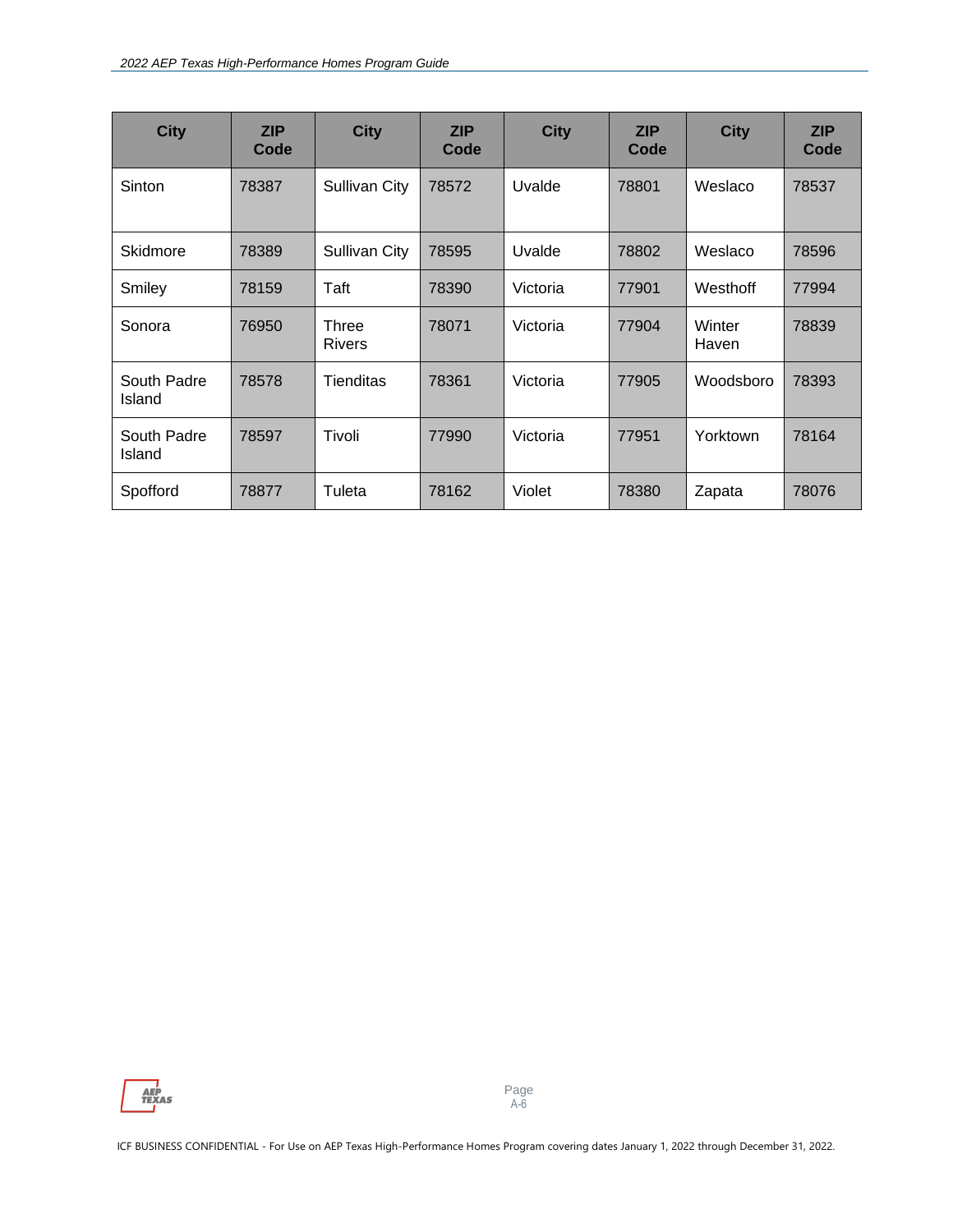# <span id="page-24-0"></span>**B. PROGRAM RESOURCES**

- AEP TEXAS High-Performance Homes Program Website [http://www.southtxsaves.com](http://www.southtxsaves.com/)
- AEP TEXAS Energy Efficiency Programs <https://www.aeptexas.com/save/residential/programs/>
- National ENERGY STAR Program

[http://www.energystar.gov](http://www.energystar.gov/)

- National ENERGY STAR v3.x Guidelines [https://www.energystar.gov/index.cfm?c=bldrs\\_lenders\\_raters.nh\\_v3\\_guidelines](https://www.energystar.gov/index.cfm?c=bldrs_lenders_raters.nh_v3_guidelines)
- Residential Energy Services Network

[http://www.resnet.us](http://www.resnet.us/)